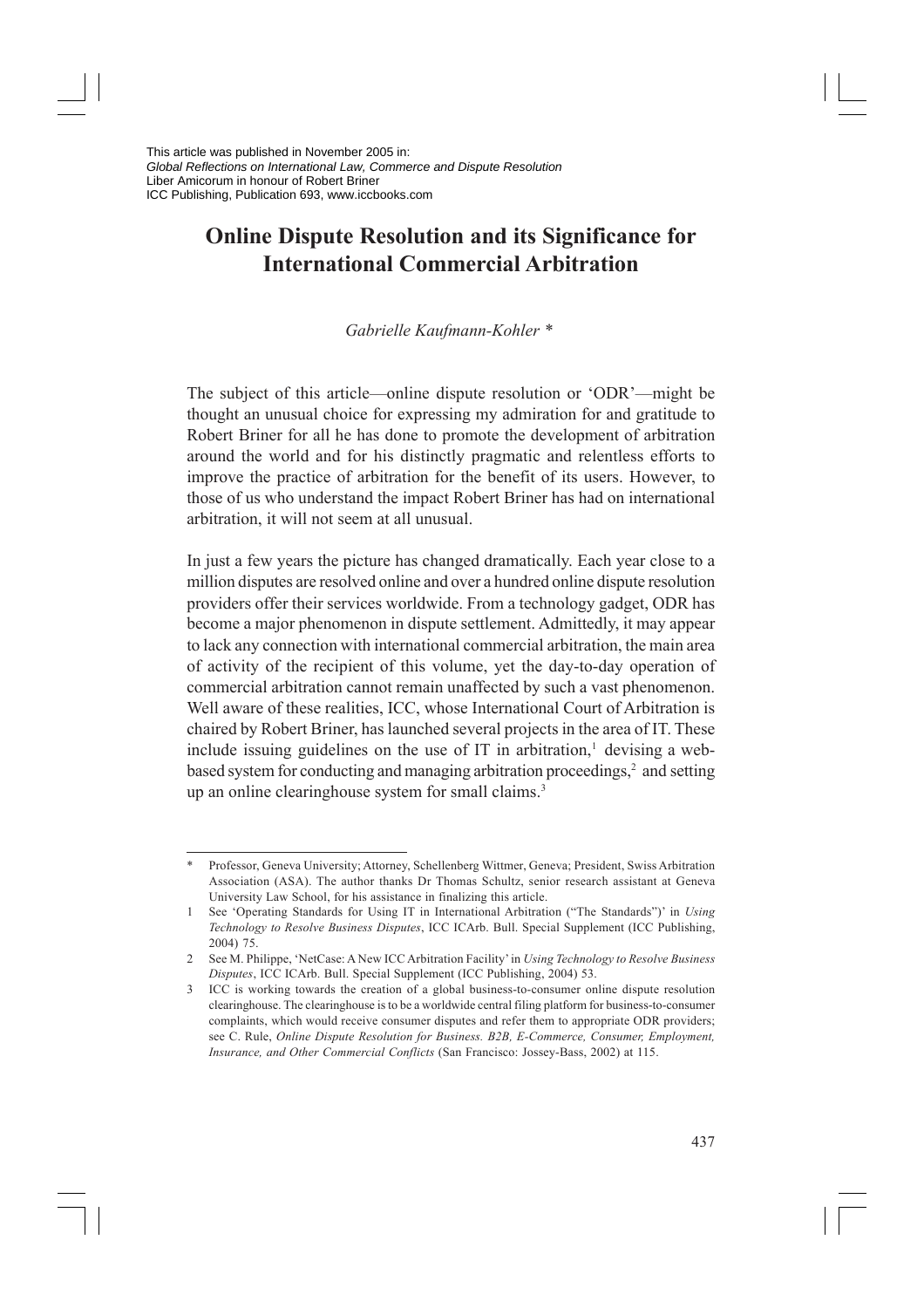With a view to providing an overall picture of this new phenomenon and its potential impact on international arbitration, this article will: (1) review the present-day reality of online justice; (2) examine certain specific issues relating to the implementation, quality and effectiveness of ODR; and (3) explore what the future may hold in store for ODR.

# **1. Present-day reality of online justice**

A surf on the Web reveals that there are currently over a hundred institutions offering dispute resolution services and an additional fifteen to twenty new providers emerge each year.4 What strikes the observer first and foremost is the multifarious nature of the offer and the diversity of the methods. In an attempt to put some order into this diversity, one can distinguish three traditional methods of dispute settlement—negotiation, mediation and arbitration—plus a number of other methods such as dispute assessment, mock trials and prevention mechanisms.

## **1.1 Automated and assisted negotiation**

There are two main forms of negotiation available for settling disputes on the Internet: automated and assisted negotiation. Automated negotiation is particularly interesting because it is a product of the medium. There are about twenty dispute resolution providers active in this field, some of which administer up to three thousand disputes per month. In a little over five years, some one hundred thousand disputes have been solved with settlements totalling around seven hundred and fifty million dollars.<sup>5</sup> Automated negotiation is a process of blind bidding. First, the parties jointly determine the range or spread within which they agree to settle. For instance, they say they will settle if their offers are within 10 per cent of each other.<sup>6</sup> Each party then makes an offer, unaware

<sup>4</sup> For a list of existing (and former) ODR providers and further global statistics, see M. Conley Tyler, '115 and Counting: The State of ODR 2004' in M. Conley Tyler, E. Katsh & D. Choi, eds., *Proceedings of the Third Annual Forum on Online Dispute Resolution*, <www.odr.info/unforum2004/>. For a description of the most significant ODR providers, based on empirical research and interviews with representatives of these institutions, see G. Kaufmann-Kohler & T. Schultz, *Online Dispute Resolution: Challenges for Contemporary Justice* (The Hague: Kluwer Law International, 2004) at 249–76.

<sup>5</sup> See Cybersettle press release 'Cybersettle® handles 100,000th transaction', 2 December 2004, <www.cybersettle.com/news/companynews/20041129claim100k.asp?sourceid=29>. [All URLs mentioned herein are correct as of 5 April 2005.]

<sup>6</sup> This range varies, depending on the dispute resolution provider and the preference of the parties, between 5 and 30 per cent, or it could be a predetermined amount of money. See further G. Kaufmann-Kohler & T. Schultz, *supra* note 4 at 17–21.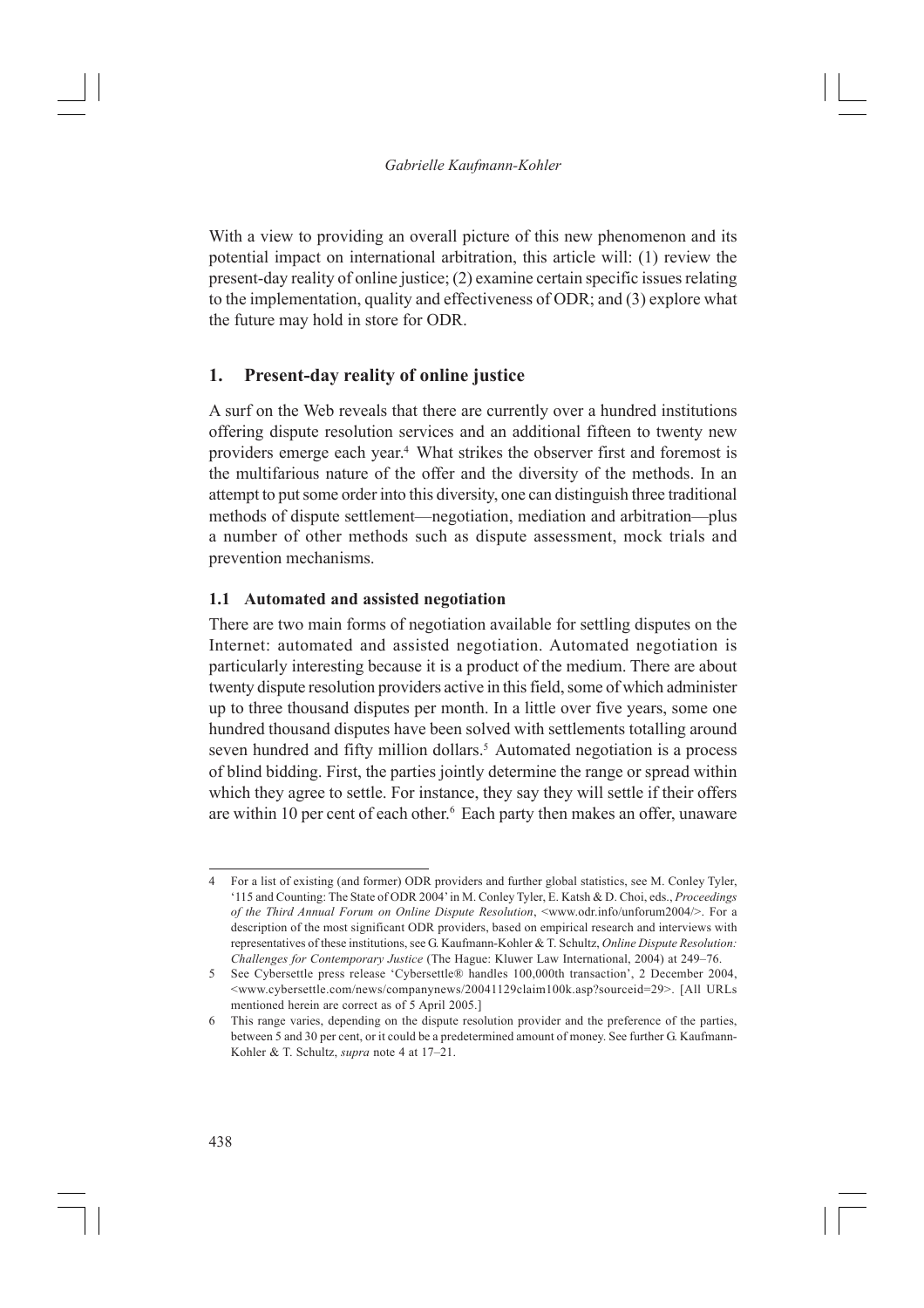of its opponent's offer. If the offer is within the agreed spread, the computer calculates the mean value and the dispute is settled for that amount. If the offers are outside the spread, then no settlement is reached and the computer invites the parties to proceed to a new round of blind bids. The process is simple and efficient, but very basic. Indeed, it is limited to disputes where liability is undisputed and the only issue is to determine the amount to be paid.

By contrast, assisted negotiation is more sophisticated because it can handle all types of settlement terms and conditions and is not restricted to payment. It is widely used. At the time of writing, the most active centre, Squaretrade, had administered approximately two million disputes since mid-2000. The number has grown exponentially, with more than eight hundred thousand disputes handled in 2004. Of these, 75 per cent were resolved by assisted negotiation usually within less than two weeks and at a success rate of 75 per cent. The remaining 25 per cent were settled by mediation with an 80 per cent success rate. The amounts in dispute range from one dollar to one million dollars, with most being below five hundred dollars. Assisted negotiation is essentially negotiation between two parties without the involvement of a third neutral, but with the assistance of a computer. The ODR provider makes available a web communication platform, guidelines, advice to parties on how to proceed, standard forms and such like.<sup>7</sup>

# **1.2 Mediation**

Mediation is less popular on the Web. Essentially, the procedure is the same as offline, except that the facilitative and evaluative techniques are here combined with IT. There is generally one chat room for joint sessions, one for caucuses and a place for filing and storing documents. Using a chat room is not very different from a telephone conversation: one simply types on a keyboard instead of speaking, and reads on a screen instead of listening.

At first sight, the online environment would not seem conducive to successful mediation. Offline, the human element and the personal authority of the mediator whom the parties trust are keys to the success of the process. Surprisingly, a survey conducted among both online mediation practitioners and mediators without any online experience showed the latter to be sceptical while the former

<sup>7</sup> This has led some authors to consider the computer as a kind of 'alternate third party', referred to as the 'fourth party': E. Katsh & J. Rifkin, *Online Dispute Resolution. Resolving Disputes in Cyberspace* (San Francisco: Jossey-Bass, 2001) at 93–116.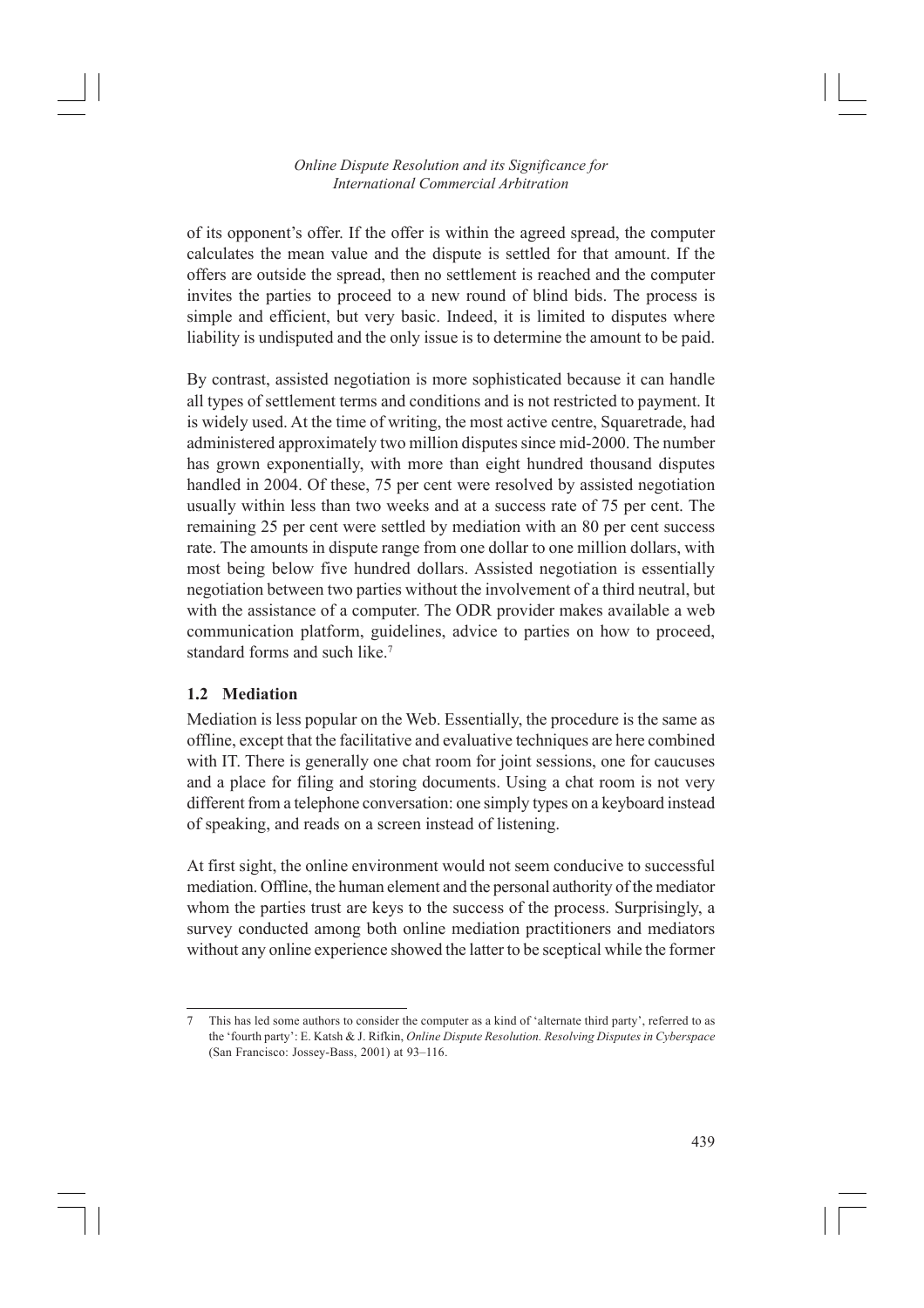were convinced of the benefits of the process and witnessed high settlement rates online.<sup>8</sup> The main reasons for the positive assessment of online mediation lie in the advantages gained from asynchronous communication that allows time to reflect before reacting to a proposal from the other side or from the mediator. Other benefits are significant savings in cost and time, and convenience.<sup>9</sup> On the basis of this survey, online mediation could well develop and deliver beyond initial expectations, provided potential users abandon their perception of this method as unsuited to electronic means of communication.

#### **1.3 Arbitration**

The methods discussed above are all non-binding in that they do not result in enforceable decisions but in settlements or, in the event of failure, in nothing at all. The only binding method available on the Internet is arbitration. Ironically, however, the arbitration generally used in an electronic environment is so-called 'non-binding arbitration'. This may seem a contradiction in terms. An out-ofcourt dispute resolution process is either binding—in which case it is arbitration or non-binding—in which case it is not arbitration.10 Irrespective of its legal characterization (which will be discussed below), a method that providers and users call non-binding arbitration does in fact prosper on the Web.

When referring to non-binding arbitration, one needs to specify in what respect it is not binding. There are two possibilities: the process can be non-binding at the outset or at the end. Either recourse to arbitration is optional, i.e. the arbitration agreement is not binding; or the outcome of the arbitration can be accepted or rejected, i.e. the award is not binding. On the Internet both features

<sup>8</sup> L. Meylan, 'Online Mediation: The Practitioners' Point of View' [publication forthcoming 2005].

<sup>9</sup> *Ibid*.; L.J. Gibbons, R.M. Kennedy & J.M. Gibbs, 'Frontiers of Law: The Internet and Cyberspace: Cyber-Mediation: Computer-Mediated Communications Medium Massaging the Message' (2002) 32 *New Mexico Law Review* 27 at 42–43 and passim.

<sup>10</sup> Note, however, that some US court decisions have found the Federal Arbitration Act applicable to 'arbitral' processes that do not result in a binding outcome: *AMF Inc.* v. *Brunswick Corp.*, 621 F. Supp. 456 (E.D.N.Y. 1985); *Wolsey, Ltd*. v. *Foodmaker, Inc.*, 144 Fed. 3d 1205 (9th Cir. 1998); *Kelley* v. *Benchmark Homes, Inc.*, 550 N.W. 2d 640 (Neb. 1996). Conversely, other US cases have held that the non-binding character of the outcome means that the process cannot be characterized as arbitration: *Schmidt* v. *Midwest Family Mutual Ins. Co.*, 426 N.W. 2d 870 (Minn. 1988); *Huizar* v. *Allstate Ins. Co.*, 952 P. 2d 342 (Colo. 1998); *Hanover Insurance Co.* v. *Losquadro*, 157 Misc. 2d 1014, 600 N.Y.S.2d 419 (N.Y. 1993); *Schaefer* v. *Allstate Ins. Co.*, 63 Ohio St. 3d 708, 590 N.E.2d 1242 (Ohio 1992); *Field* v. *Liberty Mutual Ins. Co.*, 769 F. Supp. 1135 (D. Hawaii 1991); *Pepin* v. *American Universal Ins. Co.*, 540 A. 2d 21 (R.I. 1988); *Goulart* v. *Crum & Forster Personal Ins. Co.*, 222 Cal. App. 3d 527, 271 Cal. Rptr. 627 (Cal. App. 4th Dist. 1990). See also A.S. Rau, 'Contracting Out Of The Arbitration Act' (1997) 8 *The American Review of International Arbitration* 225 at 239ff. (favouring recognition of the outcome as an arbitral award); A.S. Rau & C. Pédamon, 'La contractualisation de l'arbitrage: le modèle américain' Rev. arb*.* 2001.453.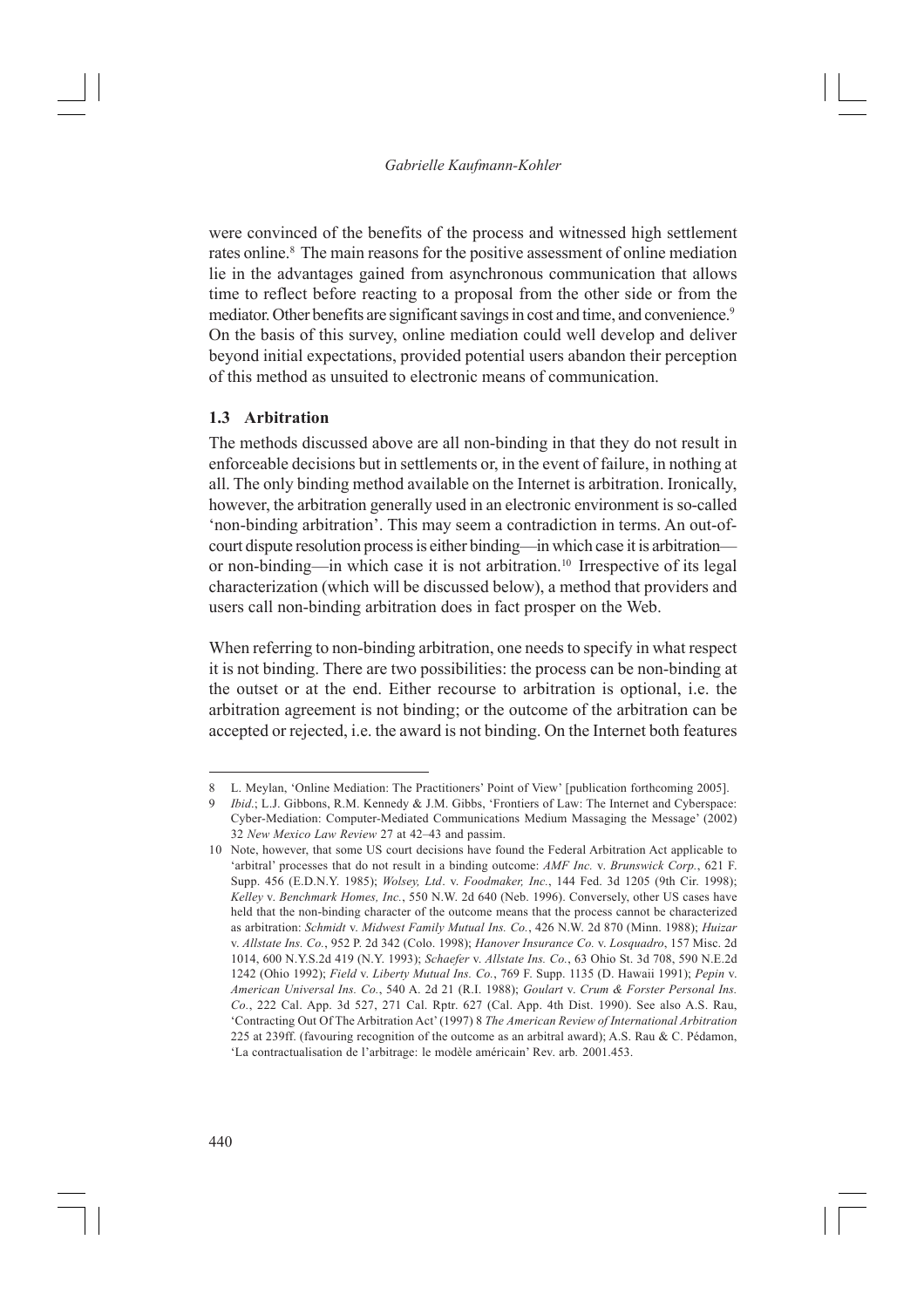#### *Online Dispute Resolution and its Significance for International Commercial Arbitration*

are sometimes combined.11 Also, sometimes the arbitration—be it the agreement, the award, or both—is binding on one party and optional for the other, which makes it a unilaterally binding process.

FordJourney, an online motor vehicle sales dispute resolution programme managed for Ford by the Chartered Institute of Arbitrators in London, provides a good illustration of a unilaterally binding mechanism. On the FordJourney site, one reads: 'The Claimant [customer] has a choice of taking advantage of the Service or using the courts instead'. The respondent, however, has no choice. Hence, the process is unilaterally binding at the outset. It is also unilaterally binding at the end: 'The Parties will be bound by the Arbitrator's decision subject to either Party's right of appeal under the Arbitration Act, 1996, *and* also the Claimant's right to reject the award by pursuing the claim afresh in the courts.'12

The ICANN system for disputes over domain name registrations under the Uniform Dispute Resolution Policy (UDRP), which is administered by a number of ODR providers including WIPO, adopts a somewhat different approach. The submission to arbitration is binding on the respondent (the domain name holder), whilst the outcome is binding on neither party. Each is free to start a court action at any time.13

Apart from these non-binding mechanisms, one also finds binding or 'true' arbitration on the Internet. The AAA, for instance, will administer arbitrations conducted exclusively online under its Supplementary Rules for Online Arbitrations. However, statistics show that although parties increasingly file their cases online, they are loath to engage in proceedings conducted exclusively via the Internet<sup>14</sup>

<sup>11</sup> See e.g. the Rules of the Independent Arbitration Scheme for the Travel Industry, administered by the Chartered Institute of Arbitrators.

<sup>12</sup> Rules 1.2 of the Rules of the Independent Dispute Resolution Service for Purchasers from Ford Journey, <www.arbitrators.org/fordjourney/Index.htm>. On the admissibility of this kind of procedure under English law, see section 58.1 of the English Arbitration Act 1996 (emphasis added): '*Unless otherwise agreed by the parties*, an award made by the tribunal pursuant to an arbitration agreement is final and binding both on the parties and on any persons claiming through or under them.'

<sup>13</sup> Article 4(k) UDRP provides that a UDRP proceeding 'shall not prevent either [the respondent] or the complainant from submitting the dispute to a court of competent jurisdiction for independent resolution'. See e.g. *Michel Le P.* v. *Société Miss France*, Paris Court of Appeal, 17 June 2004; *Broadbridge Media LLC* v. *HyperCD.com*, 106 F. Supp. 2d 505 (S.D.N.Y. 2000); *Parisi* v. *NetLearning*, Inc., 139 F Supp. 2d 745 (ED Va. 2001); *Weber-Stephen Prods Co.* v. *Armitage Hardware & Bldg Supply*, 54 U.S.P.Q. 2d 1766 (N.D. Ill 2000); and *Heathmount* v. *Technodome.com*, 106 F Supp. 2d 860 (E.D. Va. 2000).

<sup>14</sup> See interview with Debi Miller-Moore, Vice-President of AAA's eCommerce Services, in G. Kaufmann-Kohler & T. Schultz, *supra* note 4 at 278ff.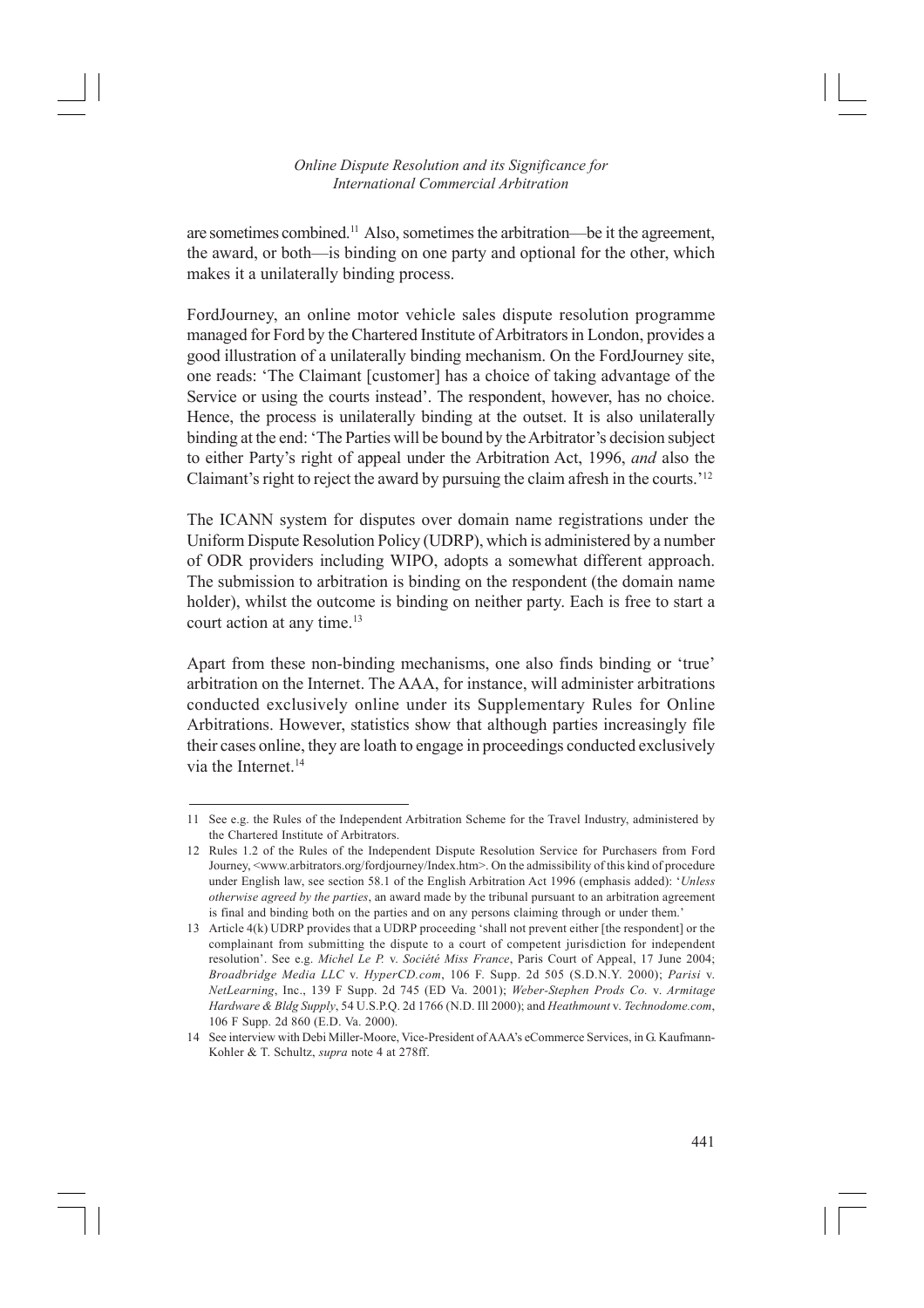### **1.4 Legal characterization**

How should these various methods be characterized legally? For mediation and negotiation, the answer is easy: they are purely contractual mechanisms. The answer is also easy for binding arbitration: as true arbitration it is subject to the relevant arbitration law.

Things are more difficult when it comes to non-binding arbitration. The binding character of the arbitration agreement does not appear relevant for the purpose of characterization.15 What matters is the outcome. Whenever the parties intend the outcome to be binding for both of them—binding like a judgment rather than a contract—the process can be regarded as arbitration. Whenever the outcome is optional for both parties, the process cannot be regarded as arbitration, but is merely subject to contract law and to the rules of the ODR centre managing the dispute resolution, which are incorporated into the contract by reference.

Unilaterally binding arbitration is more difficult to characterize. Whether a process produces a binding result depends on the parties' intent. In this kind of arbitration, the intention is that one party be bound by the forthcoming outcome from the outset while the other be given the option until the end of the proceedings. At first sight this would thus appear to be a contractual setup. Upon further reflection, however, one may ask whether the expression of the party's intention to be bound may not be staggered, with one party expressing its intention when entering into the dispute resolution agreement and the other at the end of the dispute resolution process. The result would be that the process qualifies as true arbitration whenever the party that is given the option chooses to be bound.

There are obvious advantages to such a characterization. First, it better protects the interests of the weaker party, which will generally be the creditor, who, if the process qualifies as arbitration, may enforce the outcome as an award if not

<sup>15</sup> Unilaterally binding arbitration agreements are generally considered admissible; see e.g. L. Idot, 'Arbitrage et droit communautaire' (1996) 7 IBLJ/RDAI 561 at 582; P. Fouchard, 'Clauses abusives en matière d'arbitrage' Rev. arb*.* 1995.147 at 148–49. Certain US cases have held that unilaterally binding clauses are unenforceable, on the grounds of the doctrines of mutuality and consideration; see e.g. *Hull* v. *Norcom, Inc.*, 750 F.2d 1547, 1550 (11th Cir. 1985) and *Stirlen* v. *Supercuts*, 60 Cal. Rptr. 2d 138 (Cal. App. Ct. 1997). For cases *contra*, see *Sablosky* v. *Gordon Co.*, 73 N.Y. 2d 133 (1989) and *Becker Autoradio U.S.A., Inc.* v. *Becker Autoradiowerk GmbH*, 585 F.2d 39, 46 (3rd Cir. 1978). The difference in bargaining powers usually present in situations where ODR is used should, however, compensate for a lack of mutuality; see generally L.A. Niddam, 'Unilateral Arbitration Clauses in Commercial Arbitration' (1996) 5 *Arbitration & Dispute Resolution Law Journal* 147; W.W. Park, 'Making Sense of Financial Arbitration' in *Arbitration, Finance and Insurance*, ICC ICArb. Bull. Special Supplement (ICC Publishing, 2000) 7 at 12.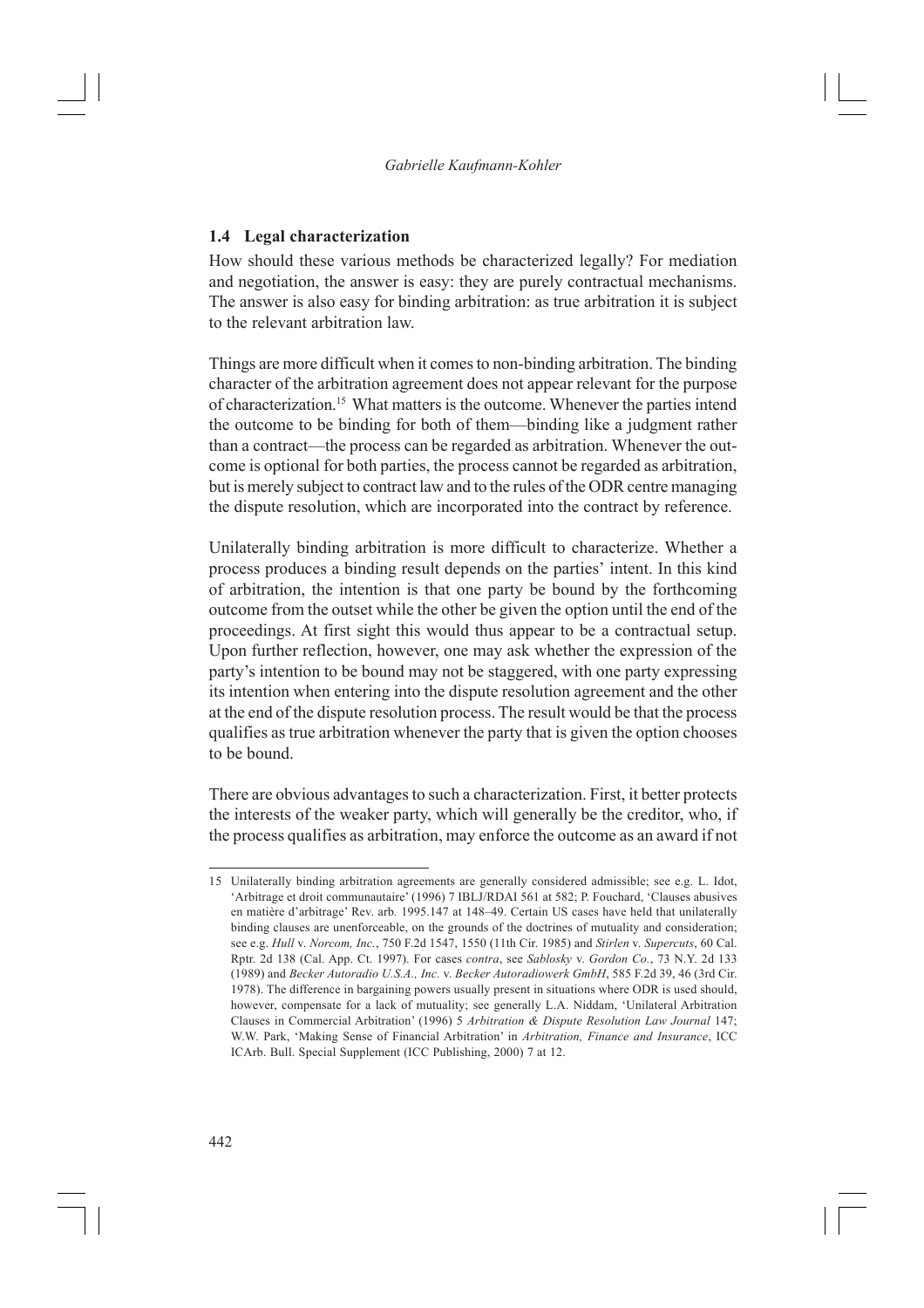voluntarily performed. If, on the other hand, the process were regarded as contractual, the creditor would need to file a court action for specific performance, which it is unlikely to do due to the additional cost and delay.

Second, characterization as true arbitration would also be in the public interest. It would be inefficient and a waste of public resources to start a court action on a matter already resolved in a process chosen by the parties and conducted in conformity with the procedural guarantees applicable to arbitration.

Although objections may be raised against characterization as true arbitration, they do not seem to withstand scrutiny.16 It could be argued that the uncertainty over the legal nature of the process during the entire procedure is unacceptable because it makes it impossible for the arbitrator to know which procedural standards must be met and for the courts at the seat of the arbitration to determine whether or not they have jurisdiction over applications for assistance. This objection appears largely academic, for it is not particularly burdensome for arbitrators to meet the procedural standards applicable to arbitration whatever the nature of the process, and, given that online arbitration is always institutional, institutions will perform the tasks that local courts would otherwise perform.

Another objection is the potential uncertainty over the moment when the award becomes *res iudicata* and the time allowed for filing an action to set aside starts to run. To answer this objection, the parties may specifically agree on the moment when the intent to be bound becomes effective. Accordingly, they may provide that the outcome of a unilaterally binding process becomes an award (i) upon expiry of the reflection period when there has been no rejection, or (ii) upon express acceptance during such reflection period. Such a provision may be included in the rules of the ODR centre and, to avoid any doubt, may be expressly restated by the parties at the start of the proceedings.

# **2. Implementation, quality and effectiveness**

Consideration will be given here to three issues. First, how is ODR implemented, or how is consent to ODR achieved? Second, what quality standards must ODR meet, or what procedural rules must it apply? Third, how effective are ODR outcomes, or how are they enforced?

<sup>16</sup> For a more detailed analysis of these objections (and other, less important, ones), see G. Kaufmann-Kohler & T. Schultz, *supra* note 4 at 162–64; T. Schultz, *Réguler le commerce électronique par la résolution des litiges en ligne* (Brussels: Bruylant, 2005).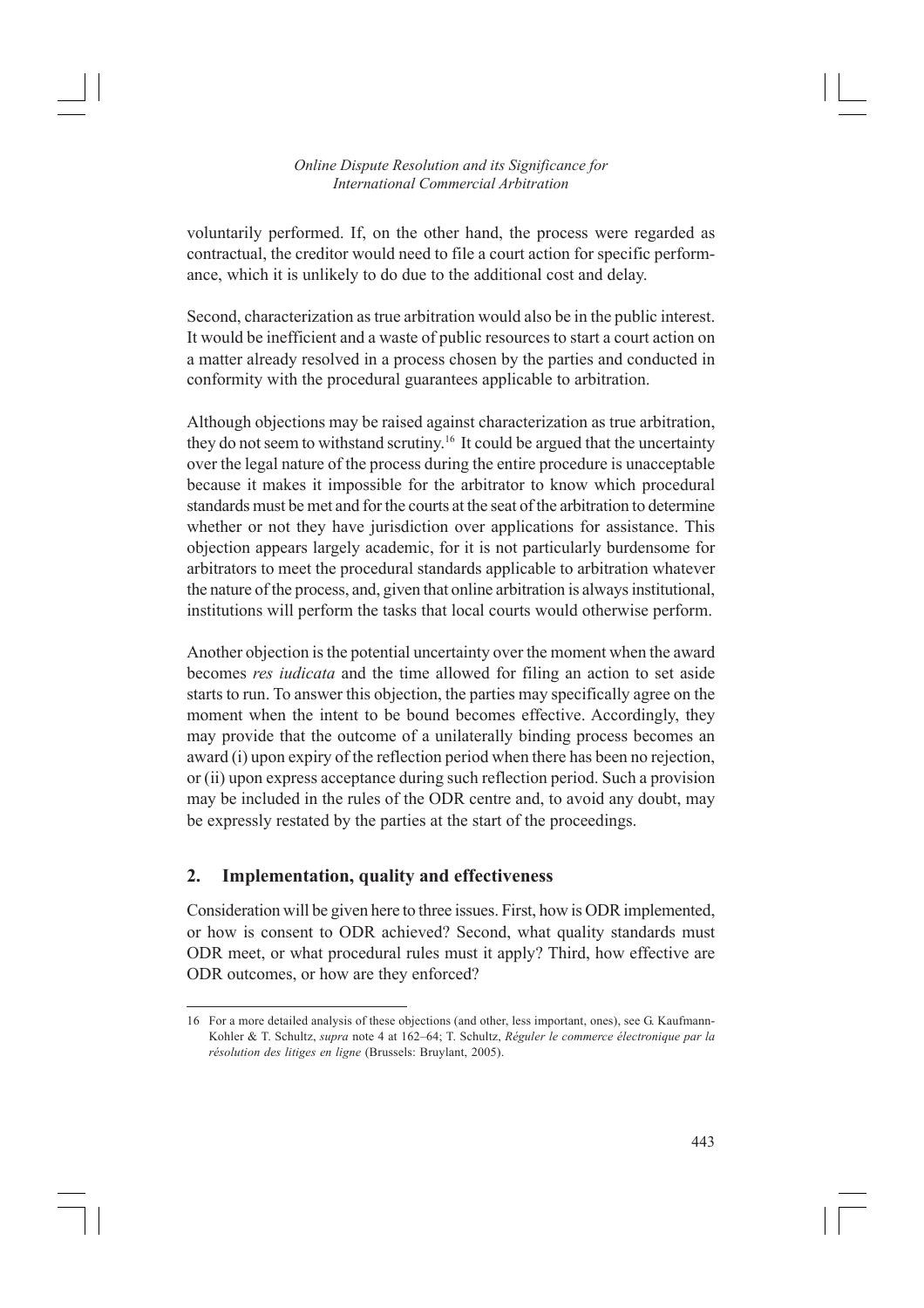#### **2.1 Implementation or consent**

Unlike mediation and negotiation, arbitration is subject to mandatory requirements, some of which may cause difficulties in an electronic environment. This is particularly true of admissibility, the writing requirement and incorporation of the arbitration agreement by reference.

First, arbitration must be admissible. This requirement is undoubtedly met for business-to-business (B2B) disputes. Consequently, the focus here will be on business-to-consumer (B2C) matters, where the position is more complex. The issue is not *whether* consumer disputes are arbitrable in the technical sense of objective arbitrability, i.e. due to their subject matter.17 Consumer disputes are arbitrable as a matter of principle. However, their arbitrability may be subject to restrictions. Hence, the question is what restrictions apply to arbitrability? There are generally restrictions on the validity of pre-dispute arbitration agreements.

Under the EC Directive on Unfair Terms in Consumer Contracts, unfair clauses in consumer contracts do not bind the consumer.<sup>18</sup> Such unfair clauses include, in particular, those that have the effect of 'excluding or hindering the consumer's right to take legal action or exercise any other legal remedy, particularly by requiring the consumer to take disputes exclusively to arbitration not covered by legal provisions'.19 In *Océano* v. *Rocio Murciano Quintero*, the European Court of Justice applied this provision to a choice-of-court clause and held such a clause to be unfair 'in so far as it causes . . . a significant imbalance in the parties' rights and obligations arising under the contract, to the detriment of

<sup>17</sup> In support of the arbitrability of consumer disputes see, for France, P. Delebecque, 'Arbitrage et droit de la consommation', *Droit & Patrimoine* n° 104, May 2002, 46; for Germany, J. Samtleben, 'Zur Wirksamkeit von Schiedsklauseln bei grenzüberschreitenden Börsentermingeschäften', *Zeitschrift für Europäisches Privatrecht* 1999, 974 at 977; for Portugal, I.M. Cabeçadas, 'Le centre d'arbitrage des litiges de la consommation de Lisbonne' (1999) *Revue européenne de droit de la consummation* (REDC) 1999, 391; for Spain, M.A. López & M. Orero Núñez, 'Le système espagnol d'arbitrage des litiges de consommation' REDC 1996, 120 ; for the UK, the English Consumer Arbitration Agreements Act 1988, which restricts the validity of pre-dispute consumer arbitration clauses, but admits post-dispute clauses; for Italy, V. Vigoriti, 'Note su arbitrato e tutela di interessi minori nell'esperienza italiana e comparativa' (1998) 8 *Rivista dell'arbitrato* 366; for Switzerland, F. Vischer, ad Article 177 in D. Girsberger *et al.*, eds., *Züricher Kommentar zum IPRG,* 2d ed. (Zurich: Schulthess, 2004) at § 13; J.-F. Poudret & S. Besson, *Droit comparé de l'arbitrage international* (Brussels: Bruylant, 2002) at 333.

<sup>18</sup> Article 6(1) of Council Directive 93/13/EEC of 5 April 1993 on unfair terms in consumer contracts.

<sup>19</sup> Para. 1(q) of the Annex to Directive 93/13/EEC.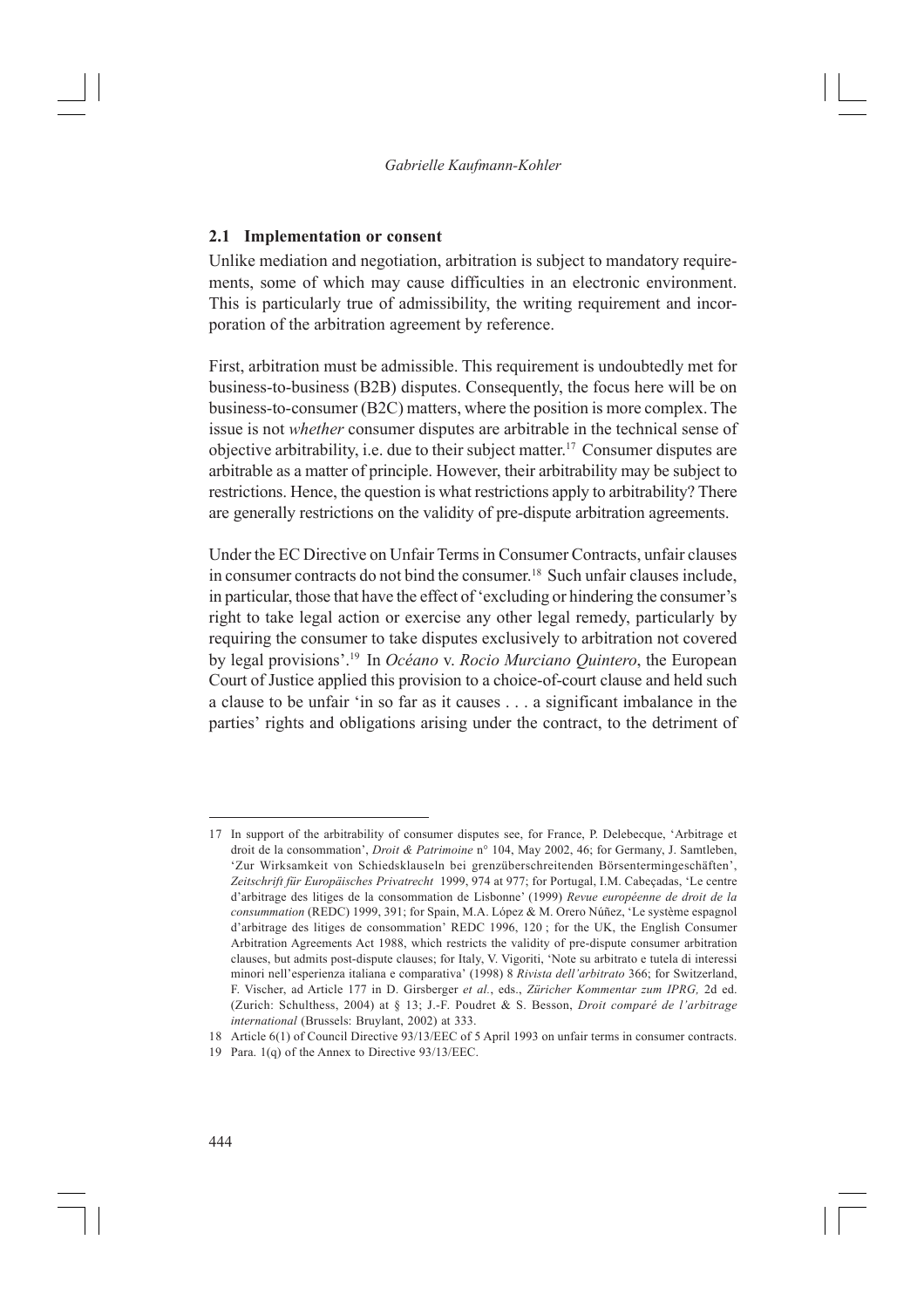the consumer'.20 The same test can certainly be applied to arbitration clauses, including clauses providing for online arbitration. If the online arbitration procedure is inexpensive and does not require particular computer skills, there is no reason why it should cause any imbalance to the detriment of the consumer. Quite the contrary, it makes justice more easily accessible to the consumer.

In EU member States, restrictions on consumer arbitration may in addition arise from national law. In France, for example, pre-dispute consumer arbitration clauses are invalid in domestic matters.21 In international arbitration, however, the validity is disputed. The French Court of Cassation has on two occasions held that pre-dispute consumer arbitration agreements are valid in international contracts, because French consumer protection law concerning jurisdiction (French Civil Code, Art. 2061 and French Consumer Code, Art. L. 132(2)) does not apply to international situations.22 These decisions have been criticized by French commentators, arguing that consumers deserve the same protection in international and domestic situations.<sup>23</sup>

In the United States, generally much more in favour of consumer arbitration,  $24$ recent decisions have revealed the emergence of an 'excessive costs test'. In a few cases contract defences—mainly unconscionability—have been applied

<sup>20</sup> European Court of Justice, judgment of 27 June 2000, joined cases C-240/98 to C-244/98, reported in [2000] ECR I 4941 at para. 24: 'where a jurisdiction clause is included, without being individually negotiated, in a contract between a consumer and a seller or supplier . . . and where it confers exclusive jurisdiction on a court in the territorial jurisdiction of which the seller or supplier has his principal place of business, it must be regarded as unfair within the meaning of Article 3 of the Directive in so far as it causes, contrary to the requirement of good faith, a significant imbalance in the parties' rights and obligations arising under the contract, to the detriment of the consumer'.

<sup>21</sup> Under Article 2061 of the French Civil Code, pre-dispute arbitration agreements are only valid if entered into in the context of a professional activity, which by definition excludes consumers. See also P. Delebecque, *supra* note 17 at 47; E. Loquin, 'L'arbitrage des litiges du droit de la consommation' in F. Osman, ed., *Vers un code européen de la consommation* (Brussels: Bruylant, 1998) 359 at 361. See also L. Degos, 'Les nouvelles dispositions de la loi française relative à la clause compromissoire' (2001) 12 IBLJ/RDAI 653 ; P. Fouchard, *supra* note 15 at 147.

<sup>22</sup> Cass. civ. 1re, 21 May 1997, *Meglio* v. *V2000*, Rev. cri. dr. internat. privé 1998.87 (Annot. V. Heuzé) ; Cass. civ. 1re, 21 May 1997, *Renault* v. *V2000,* Rev. arb*.* 1997, 1997.537 (Annot. E. Gaillard). See also Paris Court of Appeal, 7 Dec. 1994, Rev. arb. 1996.245 (Annot. C. Jarrosson).

<sup>23</sup> P. Delebecque, *supra* note 17 at 50; E. Loquin, *supra* note 21 at 370.

<sup>24</sup> See in general R.S. Haydock & J.D. Henderson, 'Arbitration and Judicial Civil Justice: An American Historical Review and a Proposal for a Private/Arbitral and Public/Judicial Partnership' (2002) 2 *Pepperdine Dispute Resolution Law Journal* 141.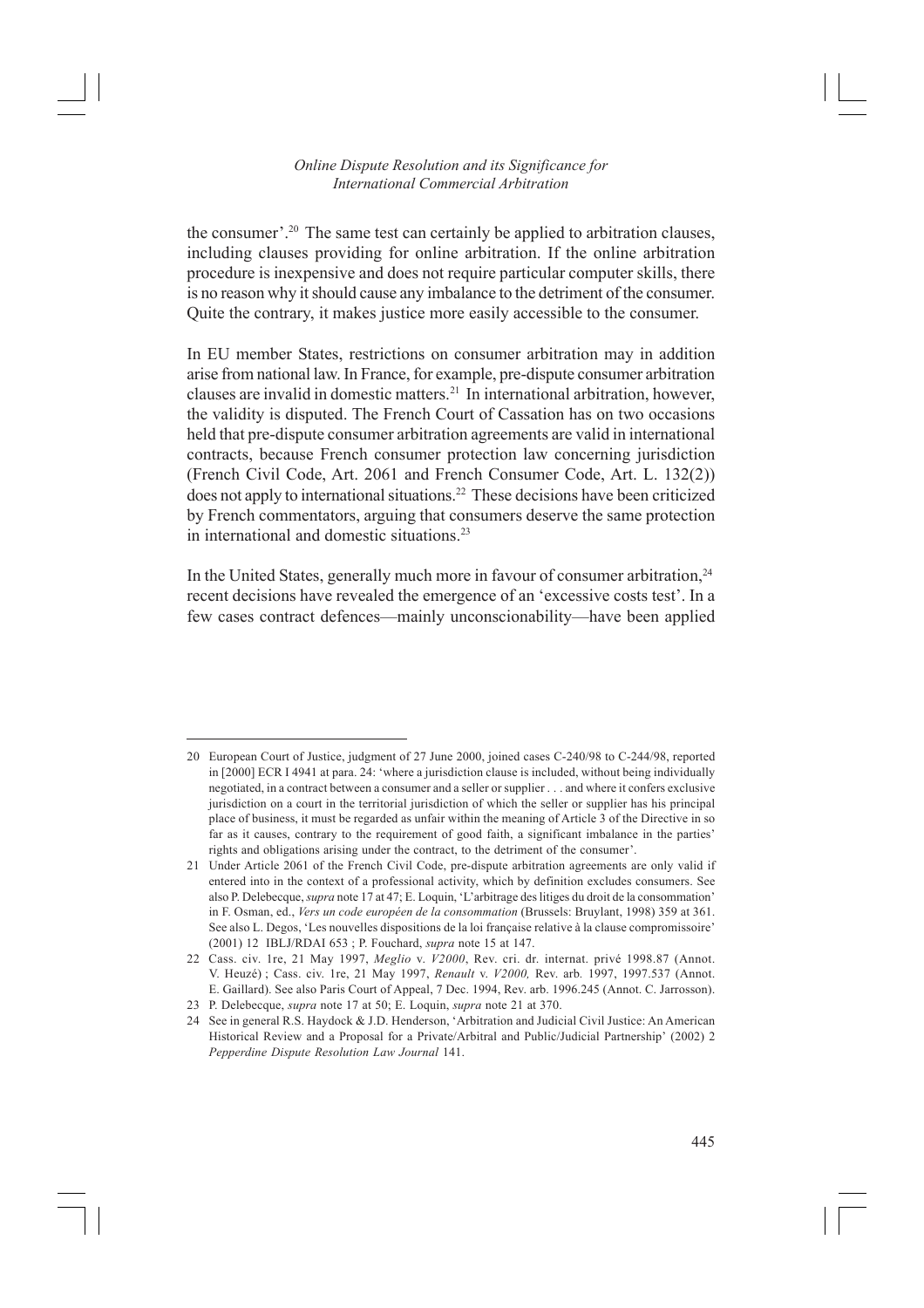to invalidate arbitration clauses in adhesion contracts,<sup>25</sup> with the result that pre-dispute arbitration clauses incorporated into general terms of contract may in particular be deemed unconscionable if they impose excessive costs on the consumer, thus precluding him or her from seeking relief. For instance, in *Green Tree Financial Corp.* v. *Randolph*, the Supreme Court held that prohibitive costs may justify the invalidation of a pre-dispute arbitration agreement, but that the plaintiff had not shown 'the likelihood of incurring such costs'.26 In *Cole* v. *Burns International Security Services*, the Court of Appeals of the District of Columbia found that the arbitration costs were indeed prohibitive and held that they should be borne by the employer alone.27 In *Gutierrez* v. *Autowest*, the California Court of Appeal stated that 'consumers may challenge a predispute arbitration clause as unconscionable if the fees required to initiate the process are unaffordable, and the agreement fails to provide the consumer an effective opportunity to seek a fee waiver'.28 Based on the same concern about costs, the Ninth Circuit Court of Appeals held in *Ting* v. *AT&T* that arbitration clauses were unconscionable because they prevented consumers from filing a class action in a State where such a right existed.<sup>29</sup>

On balance, one can conclude that under both US and EU law pre-dispute arbitration agreements providing for easily accessible and inexpensive arbitral procedures in B2C contracts are valid. In spite of this conclusion and in view of partly stronger requirements in national laws, some uncertainty remains

<sup>25</sup> See *Brower* v. *Gateway 2000 Inc.*, 676 N.Y.S.2d 569 (N.Y. App. Div. 1998), (1999) 24 Y.B. Comm. Arb. 343 (providing that absence of choice due to the presence of an arbitration clause in an adhesion contract is not sufficient to make a pre-dispute consumer agreement unenforceable); *Cole* v. *Burns International Security Services*, 105 F.3d 1465 (D.C. Cir. 1997) (in an employment case, stressing the fact that the arbitration clause was a requirement for employment). On *Brower* v. *Gateway* and the unconscionability doctrine, see H. Smit, 'May an Arbitration Agreement Calling for Institutional Arbitration be Denied Enforcement Because of the Costs Involved?' (1997) 8 *The American Review of International Arbitration* 167. See also R.M. Alderman, 'Consumer Arbitration in the United States: A System in Need of Reform' (2002) 3 *Revista Latinoamericana de Mediación y Arbitraje* 118 at 126 ('only a handful of cases have found pre-dispute mandatory arbitration clauses, presented on a take-it-or-leave-it basis, to be unenforceable').

<sup>26</sup> *Green Tree Financial Corp.* v. *Randolph*, 531 U.S. 79 (2000).

<sup>27</sup> *Supra* note 25

<sup>28</sup> *Gutierrez* v. *Autowest, Inc.*, 2003 Cal. App. LEXIS 1817 (Ct. App. 2003).

<sup>29</sup> *Ting* v. *AT&T*, 319 F.3d 1126, p. 1150 (9th Cir. Cal. 2003); *Ingle* v. *Circuit City Stores*, 328 F.3d 1165 at 1175–76 (9th Cir. 2003); *Szetela* v. *Discover Bank*, 118 Cal. Rptr. 2d 862 at 867–68 (Ct. App. 2002). See also 'The Supreme Court, 2002 Term: Leading Cases: III. Federal Statutes and Regulations: C. Federal Arbitration Act' (2003) 117 *Harvard Law Review* 410. Since *Green Tree Financial Corp.* v. *Bazzle*, 539 U.S. 444 (2003), which accepted class actions in arbitration, this aspect should create fewer problems.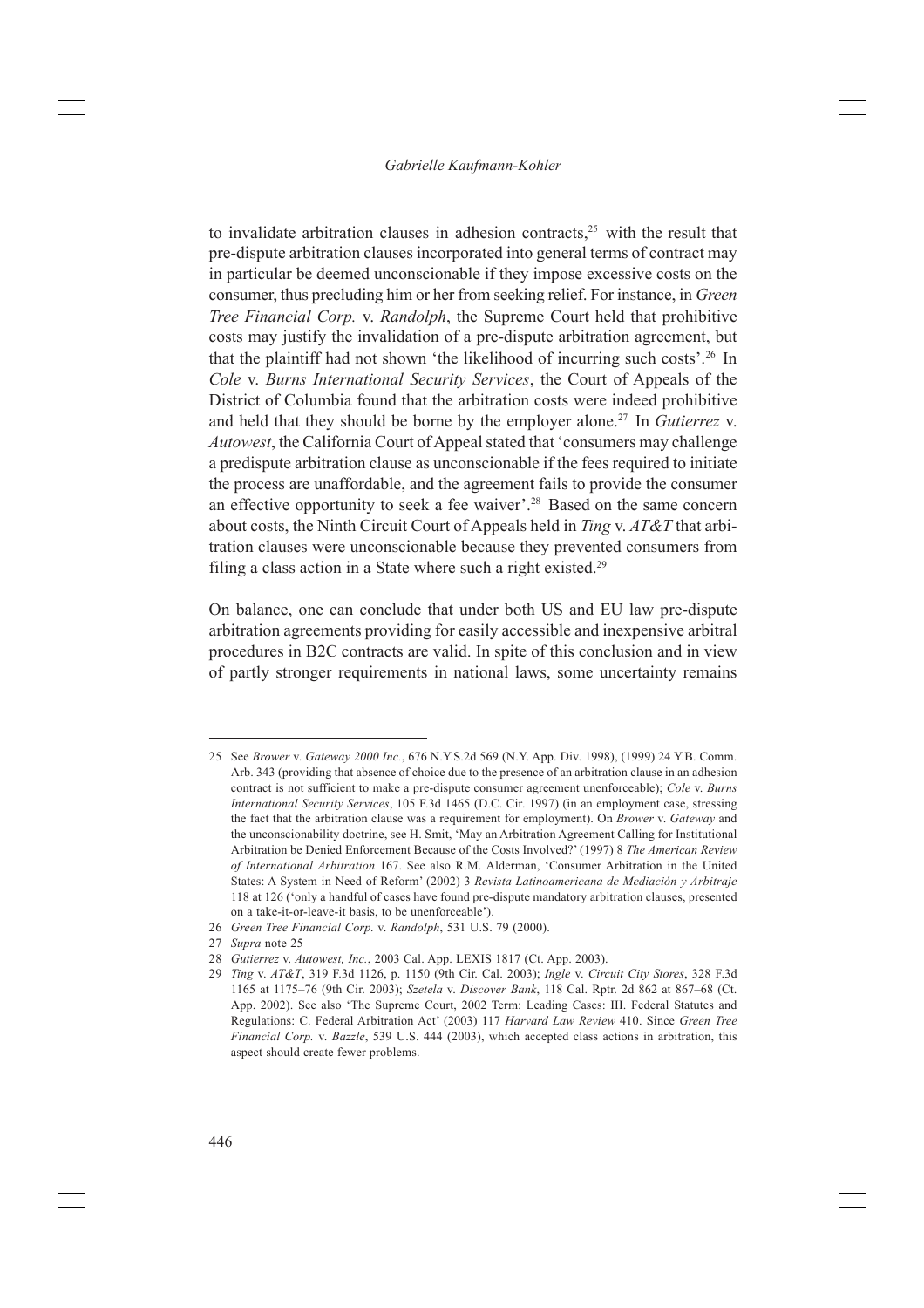about the admissibility of binding consumer arbitration. This may well be the reason why non-binding arbitration largely prevails on the Internet.<sup>30</sup>

As an additional requirement, many national laws and international conventions require that an arbitration agreement be made in writing. Can electronic communications be considered as being in writing? By now it is well established that data messages meet the writing requirement, provided they are accessible for later reference. One of the seminal texts in this field is Article 6.1 of the UNCITRAL Model Law on Electronic Commerce, which is based on the principle of functional equivalence.31 Functional equivalence advocates media neutrality when electronic documents fulfil the same function as paper communications.<sup>32</sup>

Wording identical or similar to that of Article 6 of the UNCITRAL Model Law on Electronic Commerce has been introduced into a number of other instruments, such as the US Uniform Computer Information Transactions Act (UCITA),<sup>33</sup> the US Uniform Electronic Transactions Act (UETA),<sup>34</sup> the UNIDROIT Principles

<sup>30</sup> For an analysis of how non-binding arbitration may circumvent legal obstacles and still be effective, see T. Schultz, 'Online arbitration: Binding or Non-binding?' *ADROnline Monthly* (November 2002) <www.ombuds.org/center/adr2002-11-schultz.html>.

<sup>31</sup> Article 6(1) of the UNCITRAL Model Law on Electronic Commerce provides: 'Where the law requires information to be in writing, that requirement is met by a data message if the information contained therein is accessible so as to be usable for subsequent reference.' According to the Guide to Enactment of the Model Law on Electronic Commerce, § 50: 'The use of the word "accessible" is meant to imply that information in the form of computer data should be readable and interpretable, and that the software that might be necessary to render such information readable should be retained.'

<sup>32</sup> On the concept of 'functional equivalence', see especially Article 5 of the UNCITRAL Model Law on Electronic Commerce: 'Information shall not be denied legal effect, validity or enforceability solely on the grounds that it is in the form of a data message'. See also Article 9(1) of the European Directive on electronic commerce (Directive 2000/31/EC of the European Parliament and of the Council of 8 June 2000 on certain legal aspects of information society services, in particular electronic commerce, in the Internal Market), which provides: 'Member States shall ensure that their legal system allows contracts to be concluded by electronic means. Member States shall in particular ensure that the legal requirements applicable to the contractual process neither create obstacles for the use of electronic contracts nor result in such contracts being deprived of legal effectiveness and validity on account of their having been made by electronic means.'

<sup>33</sup> Article 102(a)(55) provides that '"record" means information that is inscribed on a tangible medium or that is stored in an electronic or other medium and is retrievable in perceivable form', while Article 107(a) states that: '[a] record or authentication may not be denied legal effect or enforceability solely because it is in electronic form'

<sup>34</sup> Article 7: '(a) A record or signature may not be denied legal effect or enforceability solely because it is in electronic form. (b) A contract may not be denied legal effect or enforceability solely because an electronic record was used in its formation. (c) If a law requires a record to be in writing, an electronic record satisfies the law.' Article 8(a): 'If parties have agreed to conduct a transaction by electronic means and a law requires a person to provide, send, or deliver information in writing to another person, the requirement is satisfied if the information is provided, sent, or delivered, as the case may be, in an electronic record capable of retention by the recipient at the time of receipt.'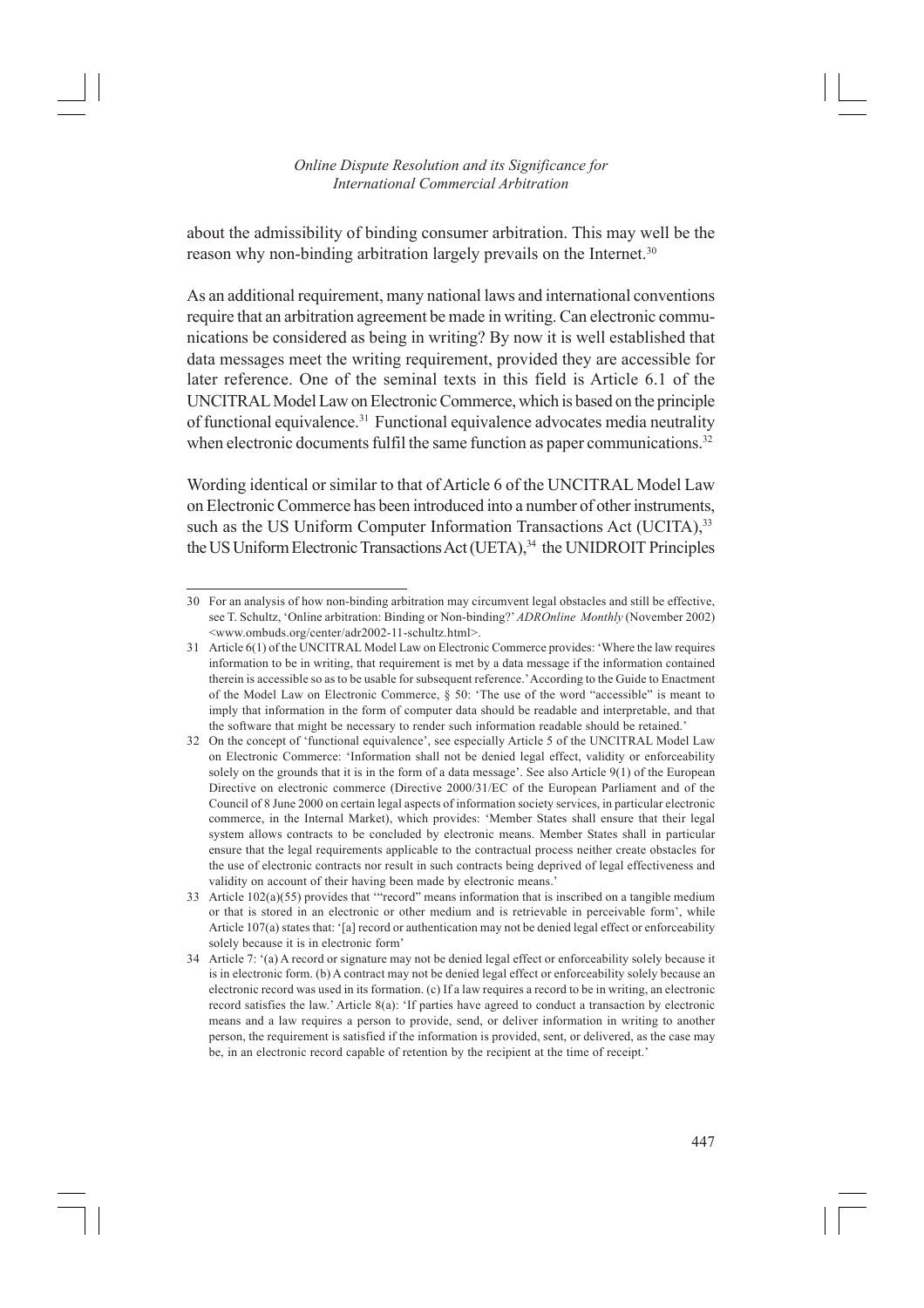of International Commercial Contracts,<sup>35</sup> and the Brussels I Regulation.<sup>36</sup> A number of existing provisions are couched in terms broad enough to cover data messages.37 Some other texts, drafted at a time when writing necessarily meant ink on paper and not bytes on a hard disk, may need to be construed evolutively to arrive at the same result.<sup>38</sup> At the time of writing, the UNCITRAL Working Groups on Arbitration and on Electronic Commerce are considering including a reference to the New York Convention in the future Convention on Electronic Contracting, which would mean that the latter would apply to the former and, more specifically, that the written requirement in Article II of the New York Convention would be met by electronic communications accessible for further reference.39

The third requirement for a valid arbitration clause that may give rise to difficulties in an electronic environment is incorporation by reference. On the Internet, practically all arbitration clauses are contained in general conditions, and not on the order form on which the customer clicks.<sup>40</sup> If the order form makes specific reference to the arbitration clause, then the incorporation is undoubtedly

<sup>35</sup> Article 1.11 defines the written form as 'any mode of communication that preserves a record of the information contained therein and is capable of being reproduced in tangible form'.

<sup>36</sup> Council Regulation (EC) No. 44/2001 of 22 December 2000 on jurisdiction and the recognition and enforcement of judgments in civil and commercial matters, Article 23(2) of which states: 'Any communication by electronic means which provides a durable record of the agreement shall be equivalent to "writing".'

<sup>37</sup> e.g. Article 7(2) of the UNCITRAL Model Law on International Commercial Arbitration; § 1031(1) of the German *Zivilprozessordnung*; section 5(6) of the English Arbitration Act 1996; Article 178(1) of the Swiss Private International Law Act; Article 2 of the US Federal Arbitration Act.

<sup>38</sup> On the writing requirement set by various texts on arbitration, see J.-F. Poudret & S. Besson, *supra* note 17 at 150–89. On the need for evolutive interpretation, see G. Kaufmann-Kohler, 'Arbitration Agreements in Online Business to Business Transactions' in *Law of International Business and Dispute Settlement in the 21st Century. Liber Amicorum Karl-Heinz Böckstiegel* (Cologne: Heymanns, 2001) 355 at 360 ff.; R.A. Horning, 'The Use of New Means of Communication in Aid of Acceleration of International Arbitration' in *Improving International Arbitration: The Need for Speed and Trust. Liber Amicorum Michel Gaudet* (Paris: ICC Publishing, 1998) 79; A.J. van den Berg, 'The 1958 New York Arbitration Convention Revisited' in *Arbitral Tribunals or State Courts: Who must defer to whom?* ASA Special Series No. 15 (2001) 125; K.P. Berger, *International Economic Arbitration* (Deventer: Kluwer, 1993) at 137.

<sup>39</sup> Article 9(2) of the current UNCITRAL Draft Convention on the use of electronic communications in international contracts provides that the writing requirement 'is met by an electronic communication if information contained therein is accessible for further reference', Doc. A/CN.9/WG.IV/WP.110, 18 May 2004.

<sup>40</sup> For an empirical survey on arbitration clauses entered into online, see T. Schultz, G. Kaufmann-Kohler, D. Langer & V. Bonnet, 'Online Dispute Resolution: The State of the Art and the Issues', Report of the E-Com/E-Law Research Project on ODR of the University of Geneva, December 2001, <www.online-adr.org> at 54–57.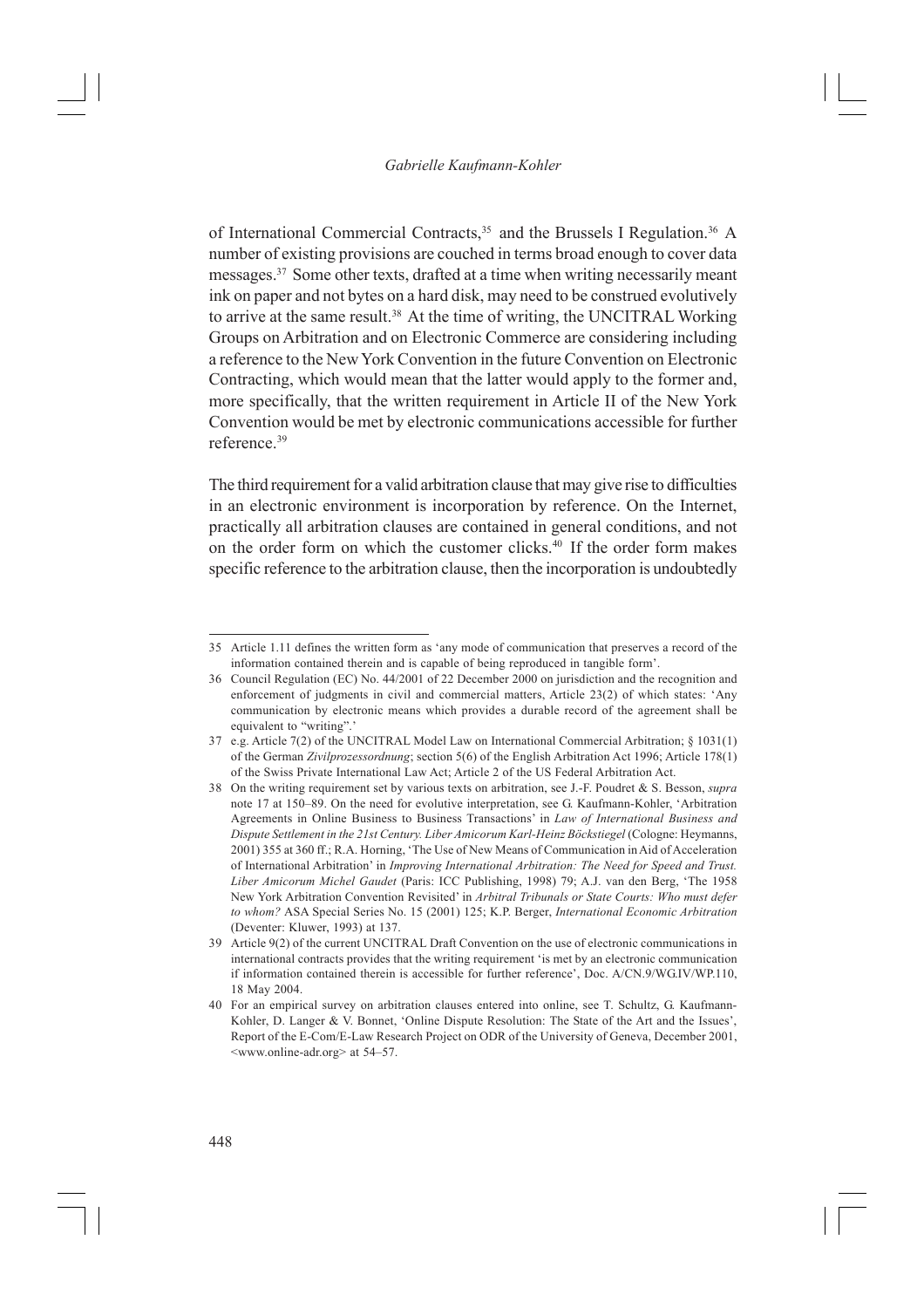valid.41 If, however, the order form only contains a global reference to the general conditions without specific reference to arbitration, then the validity of the reference will depend on the national law.<sup>42</sup> There is a general tendency to accept incorporation by reference if the contract partner has the practical means of knowing the content of the arbitration agreement.<sup>43</sup> In an online environment, incorporated documents are more easily accessible than offline: all one needs to do is click on a link or scroll down a field listing the general terms. For this reason, a global reference to arbitration should suffice.

#### **2.2 Quality or procedures**

What procedural guarantees are afforded to parties who choose ODR? If they engage in online arbitration, they will benefit from the fundamental guarantees provided by the relevant national *lex arbitri*. This will not be the case, however, if they choose another method of dispute resolution. To ensure procedural fairness in such instances, initiatives have been taken to draft codes of conduct and other guidelines setting out fundamental principles of online justice. Some

<sup>41</sup> See G. Kaufmann-Kohler, *supra* note 38 at 364–68.

<sup>42</sup> General references are accepted in Belgian, Dutch and German law. The English Arbitration Act 1996 does not deal with the question, but case law indicates that specific references are admissible, whereas the admissibility of global references will depend on the situation. A similar line is taken by Swiss law: general references will in principle be admissible in contexts where arbitration clauses are usual; see the *Stanley Roberts* v. *Fédération Internationale de Basketball*, Swiss Supreme Court, 7 February 2001, *ASA Bulletin* 2001, 523. In French and Italian law, the accent is placed on the parties' awareness of the existence of the arbitration clause and their intent to incorporate it. Under Article II(2) of the New York Convention, the validity of a general reference is uncertain: it is only admissible if the parties have easy access to the clause (which is the case if the clause is on the same paper document or on a separate document that has been communicated to the parties) or are in a business context where recourse to arbitration is common. Article 7(2) of the UNCITRAL Model Law on International Commercial Arbitration provides that '[t]he reference in a contract to a document containing an arbitration clause constitutes an arbitration agreement provided that the contract is in writing and that the reference is such as to make that clause part of the contract'. According to background documents, this should be interpreted as allowing general references; see 5th Working Group Report, A/CN.9/246, 6 March 1984, and 7th Secretariat Note, Analytical Commentary on Draft Text, A/CN.9/264, 25 March 1985. For additional references, see G. Kaufmann-Kohler, *supra* note 38 at 364–68.

<sup>43</sup> See e.g. Article 13, Variant B, UNCITRAL Draft Convention on Electronic Contracting, *supra* note 39.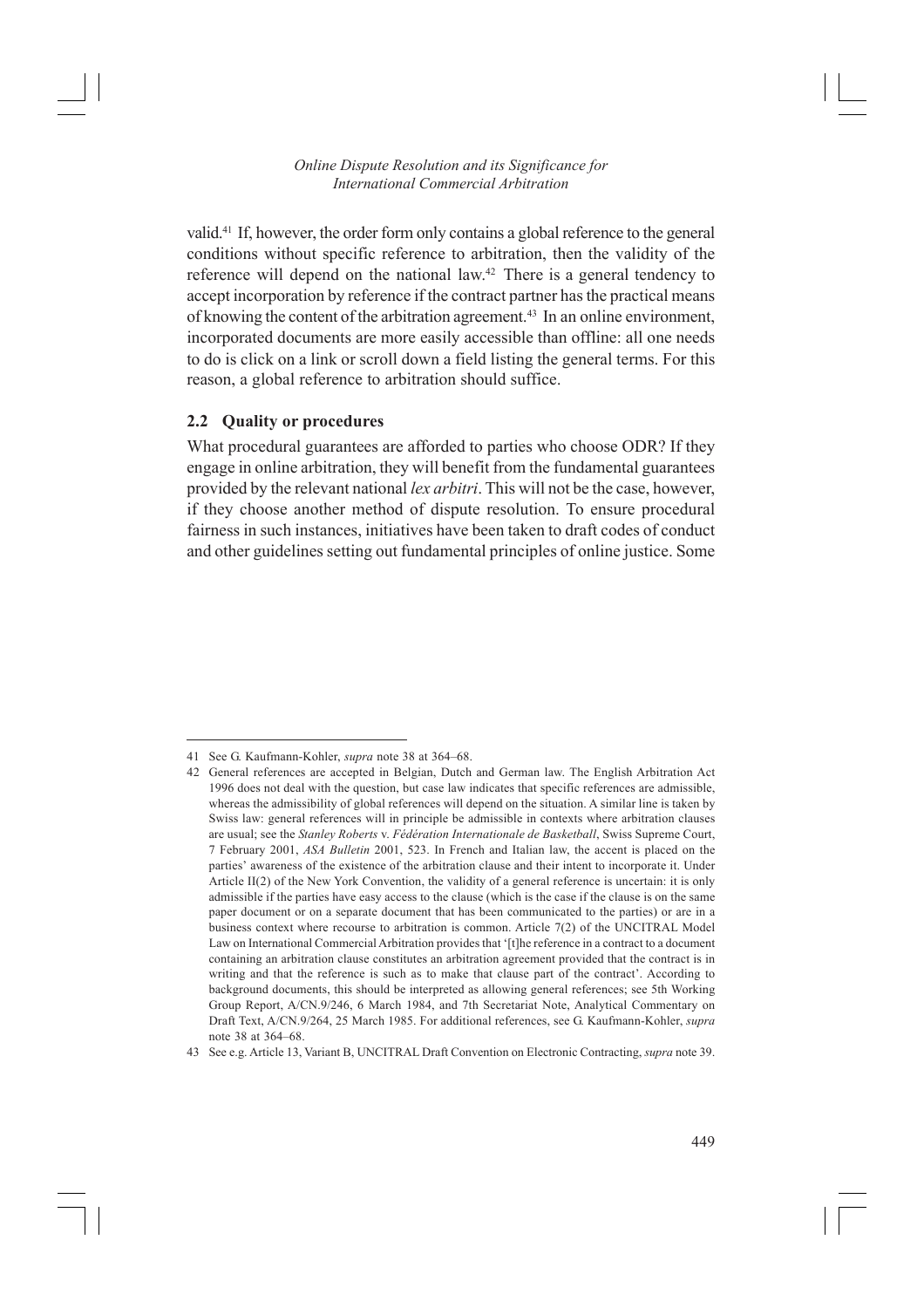of these initiatives are governmental;<sup>44</sup> others have been taken by consumer associations, $45$  business organizations, $46$  and professional organizations. $47$ 

From these various initiatives a consensus emerges over five principles. Although these principles are largely in accord with general principles of procedural fairness, online justice calls for some particularization. The principles are as follows:<sup>48</sup>

*Transparency*: this covers information given to users on the procedural rules and the outcome of the process and is particularly important when dealing with consumers.

<sup>44</sup> See e.g. EC Green Paper of 19 April 2002 on alternative dispute resolution in civil and commercial law, COM(2002) 196 final; EC Recommendation 98/257/EC of 30 March 1998 concerning the principles applicable to the bodies responsible for out-of-court settlement of consumer disputes; EC Recommendation 2001/310/EC of 4 April 2001 on the principles for out-of-court bodies involved in the consensual resolution of consumer disputes; OECD, 'Recommendation of the OECD Council Concerning Guidelines for Consumer Protection in the Context of Electronic Commerce', 9 December 1999, <www.ftc.gov/opa/1999/12/oecdguide.htm>; idem, Committee on Consumer Policy, 'Consumers in the Online Marketplace: The OECD Guidelines Three Years Later', DSTI/CP/(2002)4/Final, 3 February 2003; US Federal Trade Commission and Department of Commerce, 'Summary of the Public Workshop of 6–7 June 2000', November 2000, <www.ftc.gov/bcp/altdisresolution/summary.htm>; Australian National Alternative Dispute Resolution Advisory Council (NADRAC), 'Online ADR: Background Paper', January 2001, <www.nadrac.gov.au>Publications>; idem, 'Dispute Resolution and Information Technology. Principles for Good Practice (Draft)', March 2002, <www.nadrac.gov.au/ adr/DisputeResolutionInformationTechnology.htm>; Canadian Working Group on Electronic Commerce and Consumers, 'Principles of Consumer Protection for Electronic Commerce', August 1999, <www.cba.ca/ en/content/consumer/principles.pdf>; idem, 'Canadian Code of Practice for Consumer Protection in Electronic Commerce', January 2004, <cmcweb.ca>.

<sup>45</sup> See e.g. Transatlantic Consumer Dialogue, 'Alternative Dispute Resolution in the Context of Electronic Commerce', Doc. No Ecom-12-00, February 2000; idem, 'Resolution on Protecting Consumers from Fraud and Serious Deception Across Borders', Doc. No Internet-28-02, November 2002, <www.tacd.org/ db\_files/files-243-filetag.doc>; Consumers International, 'Disputes in Cyberspace. Online Dispute Resolution for Consumers in Cross-Border Disputes – An International Survey', December 2000, <www.consumersinternational.org/document\_store/Doc29.pdf>; idem, 'Disputes in Cyberspace 2001. Update of Online Dispute Resolution for Consumers in Cross-Border Disputes', November 2001, <www.consumersinternational.org/document\_store/Doc517.pdf>; European Consumer's Organization, 'Alternative Dispute Resolution – BEUC's Position on the Commission's Green Paper', BEUC/X/048/2002, 21 November 2001, <www.beuc.org>.

<sup>46</sup> See e.g. Alliance for Global Business, 'A Global Action Plan for Electronic Business', 3d ed., July 2002, <www.iccwbo.org/home/e\_business/word\_documents/3rd%20Edition%20Global%20Action%20Plan.pdf>; Global Business Dialogue on electronic commerce, Consumer Confidence Working Group, 'Alternative Dispute Resolution – The Miami 2000 Recommendations', 26 September 2000, <www.gbde.org/ consumerconfidence.html>; idem, 'Alternative Dispute Resolution – The Tokyo 2001 Recommendations', 14 September 2000, <www.gbde.org/consumerconfidence.html>.

<sup>47</sup> See e.g. American Bar Association Task Force on E-Commerce and ADR, 'Addressing Disputes in Electronic Commerce. Final Report and Recommendations' (2002) <www.law.washington.edu/ABAeADR>.

<sup>48</sup> For an overview of such core principles, see also K. Benyekhlef & F. Gélinas, *Le règlement en ligne des conflits* (Paris: Romillat, 2003) at 99–104.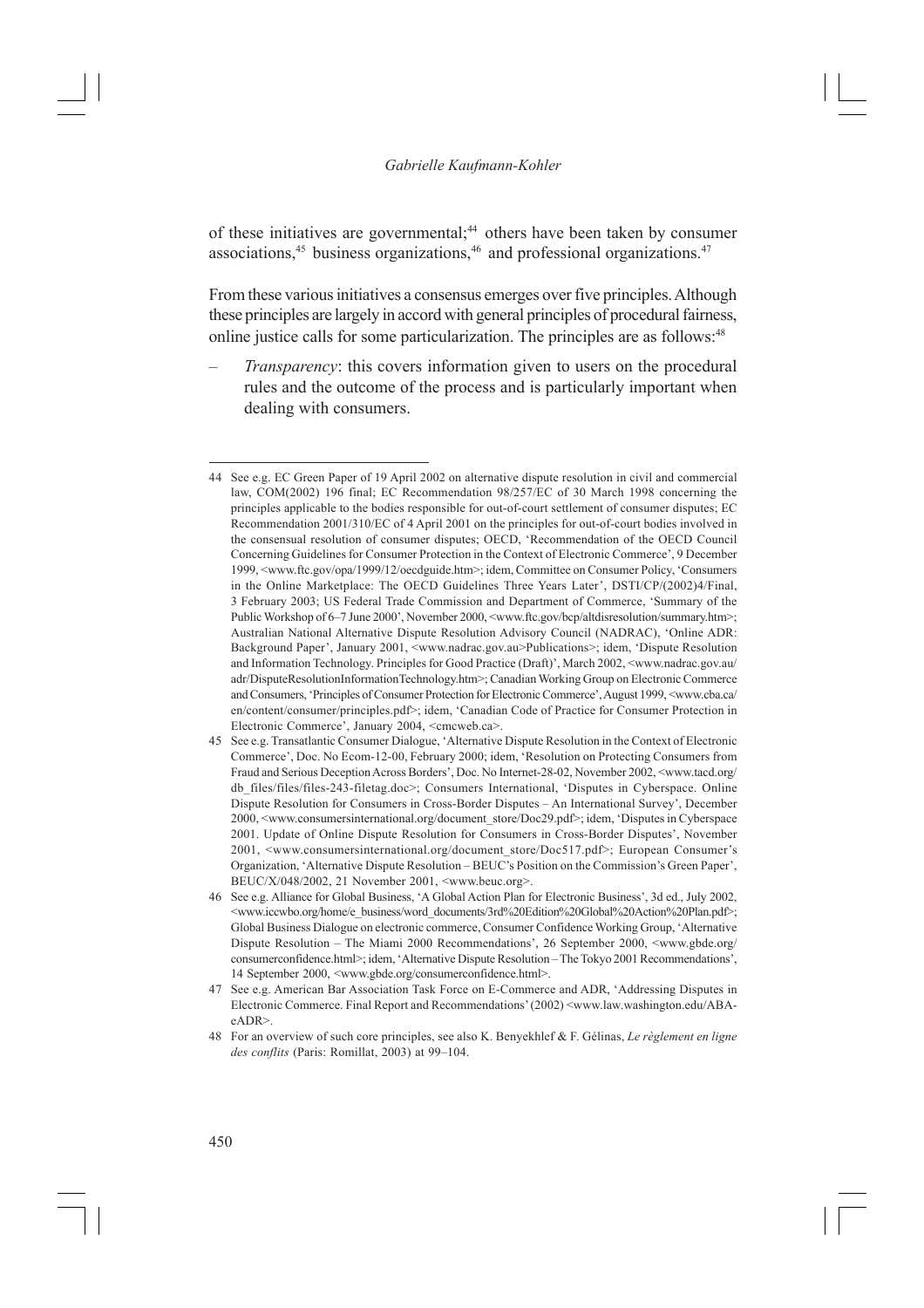- *Accessibility*: also important in a consumer context, this includes the absence of cost barriers. Due to the delocalized nature of the online medium, accessibility is of course one of the main assets of ODR: users can stay at home and dispute resolution is a mere mouse click away.
- *Independence*: this is a traditional requirement and may raise funding issues in an online context.
- *Timeliness*: speed is another of ODR's principal advantages, especially as the slowness of traditional court proceedings has become endemic.
- *Fairness*: with independence, this constitutes the essence of procedural guarantees.

Of these five principles, fairness and independence deserve closer attention, as does the question of quality control.

Fairness must be observed whatever method of dispute resolution is adopted. However, its requirements vary on a sliding scale. At the top of the scale lies arbitration, a binding method where all the guarantees apply. Compliance with due process guarantees may sometimes, especially in evidentiary proceedings, make it necessary for the tribunal to use other than IT means. At the other end of the scale are the 'basic' methods, such as automated negotiation, where procedural guarantees are reduced to the possibility of making an offer and the availability of operational software. Between these extremes are all the other methods, varying in sophistication. Thus, procedural guarantees are not a rigid concept, but comprise an unwaivable core, beyond which their scope depends on the type of justice chosen.

Independence is required irrespective of whether the method is binding or not. Even though mediators do not have the adjudicatory powers of arbitrators, they may greatly influence the outcome and their impartiality is essential to the quality of the process. Our purpose here is not to dwell on independence requirements, which are well known, but rather to consider the specific question of the independence of ODR institutions with regard to their funding.49 For

<sup>49</sup> See e.g. R.C. Bordone, 'Electronic Online Dispute Resolution: A Systems Approach—Potential, Problems, And A Proposal' (1998) 3 *Harvard Negotiation Law Review* 175 at 209; A. Cruquenaire & F. de Patoul, 'Le développement des modes alternatifs de règlement des litiges de consommation : Quelques réflexions inspirées par l'expérience ECODIR' (2000) *Lex Electronica* <www.lex-electronica.org/ articles/v8-1/cruquenaire-patoul.htm> at § 39; L.M. Ponte, 'Throwing Bad Money After Bad: Can Online Dispute Resolution (ODR) Really Deliver the Goods for the Unhappy Internet Shopper?' (2001) *Tulane Journal of Technology and Intellectual Property* 55 at 67.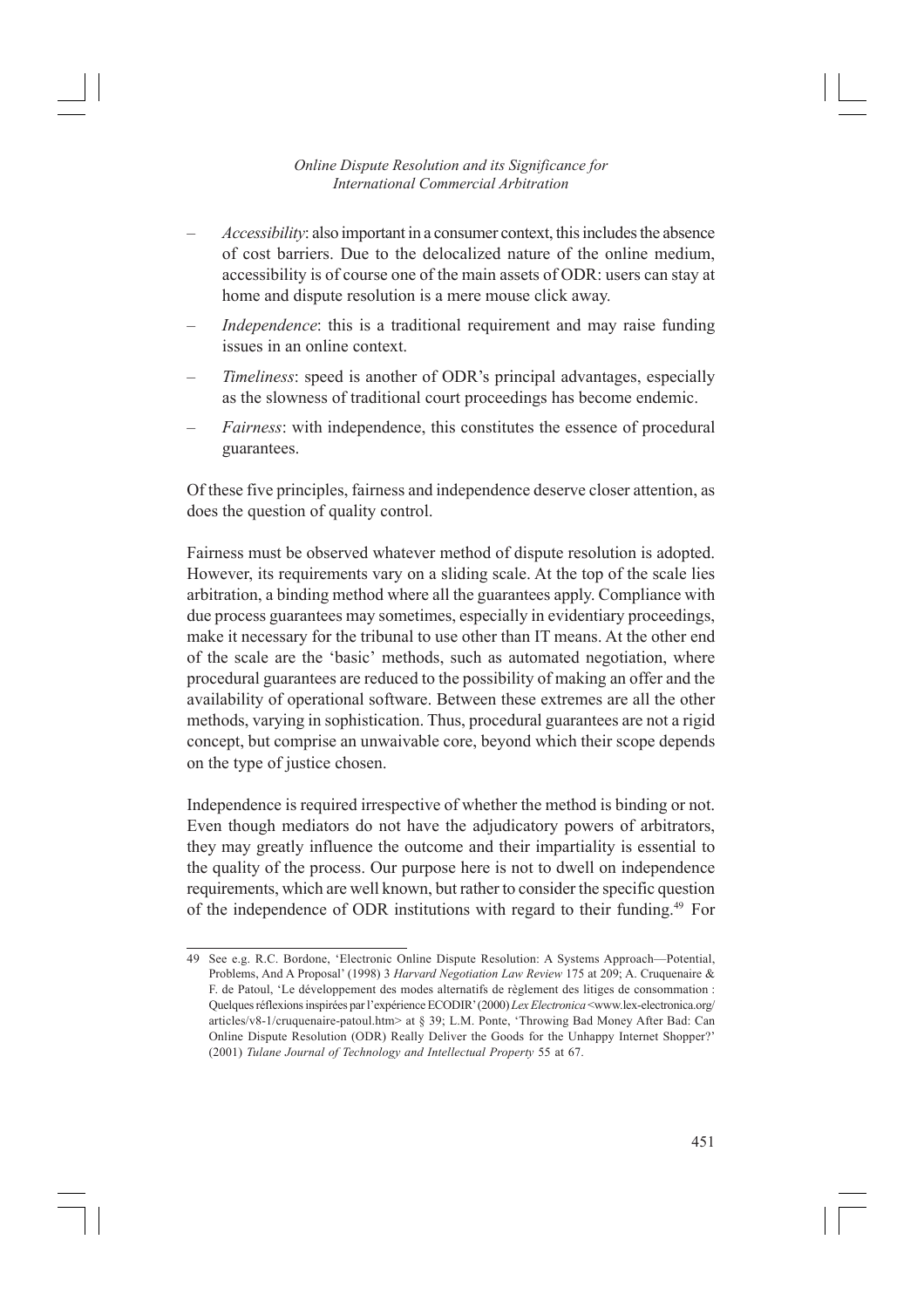many ODR providers the financial equation is difficult to balance: the initial investment is substantial and the disputes that today give rise to online procedures are small; ODR fees are necessarily modest too and not enough to keep an institution alive, even a virtual one. Hence, apart from automated methods used on a large scale, the provision of ODR services may prove to be non-self-financing, let alone profitable, and outside funds may be required. These funds can be public or private:

- A State-funded ODR site, e.g. for small claims, is quite conceivable. Despite much discussion at government level about the benefits of ODR, no concrete action has so far been taken, apart from the ECODIR site funded by the European Commission and the Irish Government.
- In a largely privatized and unregulated environment like the Internet, private funding is the more likely situation. A single supplier, like Ford with the FordJourney site, or a group of suppliers, may offer their customers access to an ODR process as a kind of after-sales service. Electronic marketplaces, i.e. websites where suppliers and clients, or simply private individuals, meet to conduct business, also offer and finance ODR services, because the presence of an ODR system attracts business to the marketplace.<sup>50</sup>

Does this mean that the party providing the funds—and, incidentally, repeatedly involved as a player—will have a prevailing influence over the dispute resolution process? Not necessarily. However, especially when the ODR operator is economically dependent upon a single supplier, particular attention will need to be given to the structure and the organization of the ODR process and the method of appointing neutrals.

Another relevant question in this connection is who checks whether these guarantees are complied with? Offline, this is a task of the courts when ruling on actions to set aside arbitral awards. Such actions are unlikely online, especially when the stakes are small, as is generally the case. Moreover, such actions would not be available when non-binding methods are used. Hence, another solution needs to be found, unless quality control is abandoned altogether. One possibility is to provide for trustmarks, which are a kind of certification and already widespread on commercial sites but not yet used on

<sup>50</sup> See e.g., on SquareTrade, the online dispute resolution provider for eBay, S. Abernethy, 'Building Large-Scale Online Dispute Resolution & Trustmark Systems' in E. Katsh & D. Choi, eds., *Online Dispute Resolution (ODR): Technology as the "Fourth Party"* (Amherst, Mass.: UN and University of Massachusetts, 2003) 70 at 85.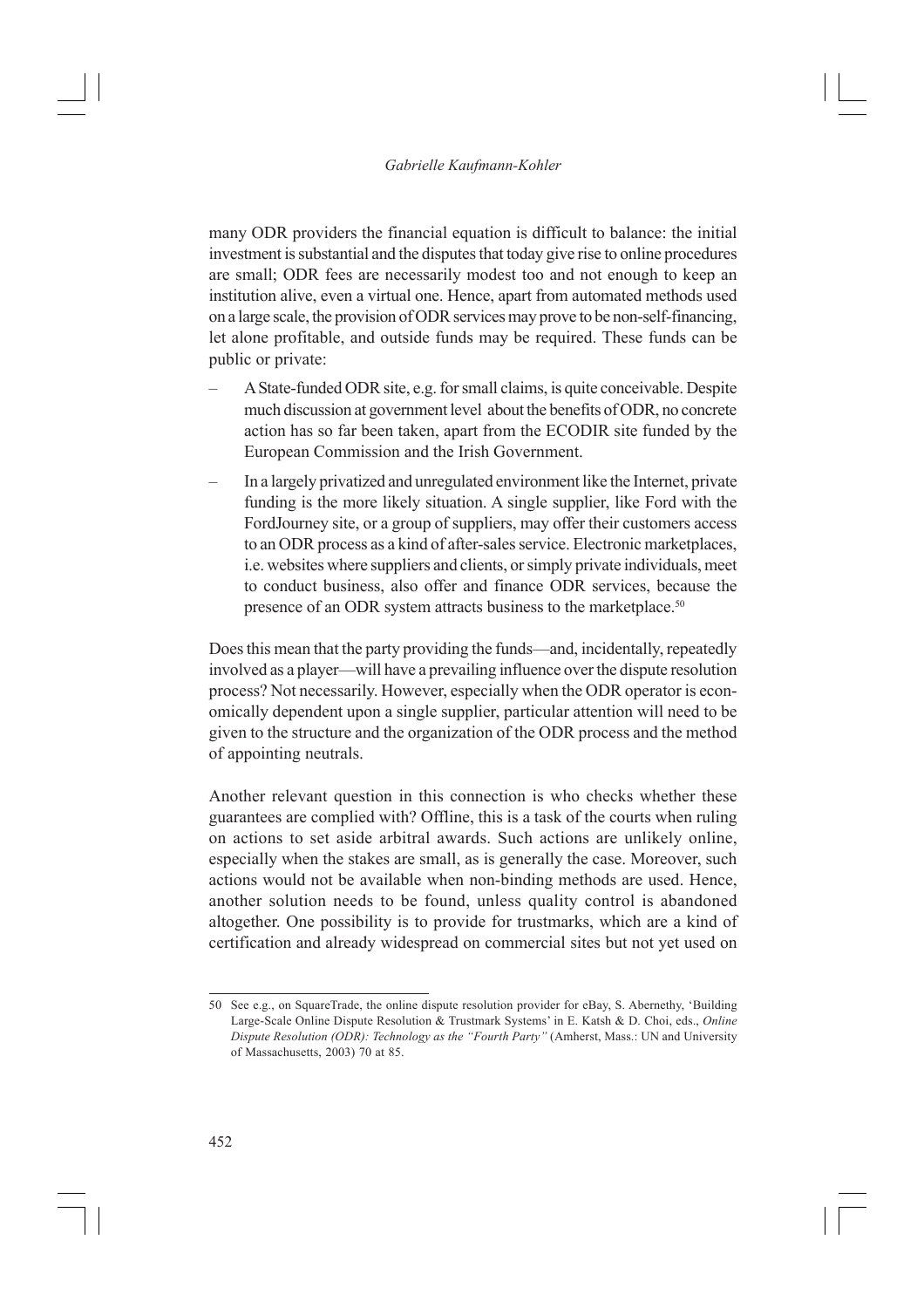ODR sites. An ODR trustmark would certify that the site complies with due process. Regular controls would monitor the continuity of compliance and, in the event of non-compliance, the trustmark would be withdrawn in the hope that withdrawal would lower the standing of the site in users' eyes. It then remains to decide who would award the trustmarks and whether a private institution should control the controller.51 Although the questions remain open, these are certainly avenues to be explored.

## **2.3 Effectiveness or enforcement of decisions**

The fabulous advantage of online disputes is that distances are abolished. A dispute is resolved in the same manner as the contract was entered into—and performed, if it was performed by downloading software. As a general rule, an efficient dispute resolution method is one that has a conceptual affinity with the activities that gave rise to the dispute. This, however, is a broader topic that extends far beyond ODR. As far as online justice is concerned, if the competent court is located far away from the claimant's home, ODR will guarantee access to justice that might otherwise be impracticable. This is all the more necessary as on the Internet people and businesses whose paths would never have crossed offline now enter into contracts with each other.

The advantage of ODR in overcoming geographical limitations holds true until it comes to enforcing the outcome of the ODR procedure. If the outcome is a binding award, the winner will have to apply for an exequatur, possibly on the other side of the globe, as online award enforcement is still far away. If the outcome is a settlement that is not being performed, then the situation is even more problematic, as the creditor will have to start a new court action, not simply enforcement proceedings.

This is hardly satisfactory.<sup>52</sup> For the full potential of ODR, in particular of its accessibility, to be realized, other means of enforcement without recourse to the courts must be found. Many ideas have been put forward,<sup>53</sup> some of which

<sup>51</sup> On these issues in general, see M. Philippe, 'Where is everyone going with online dispute resolution (ODR)?' (2002) 13 IBLJ/RDAI 167 at 183–184; American Bar Association Task Force on E-Commerce and ADR, *supra* note 47. On who should exert control over ODR and how, see T. Schultz, 'Does online dispute resolution need governmental intervention? The case for architectures of control and trust' (2004) 6 *North Carolina Journal of Law & Technology* 71, who concludes that the State should be the main controller of ODR.

<sup>52</sup> For further discussions of these issues, see L.M. Ponte, *supra* note 49 at 69; H.H. Perritt, 'Will the Judgment-Proof Own Cyberspace ?' (1998) 32 *International Lawyer* 1121 at 1123.

<sup>53</sup> See G. Kaufmann-Kohler & T. Schultz, *supra* note 4 at 223ff.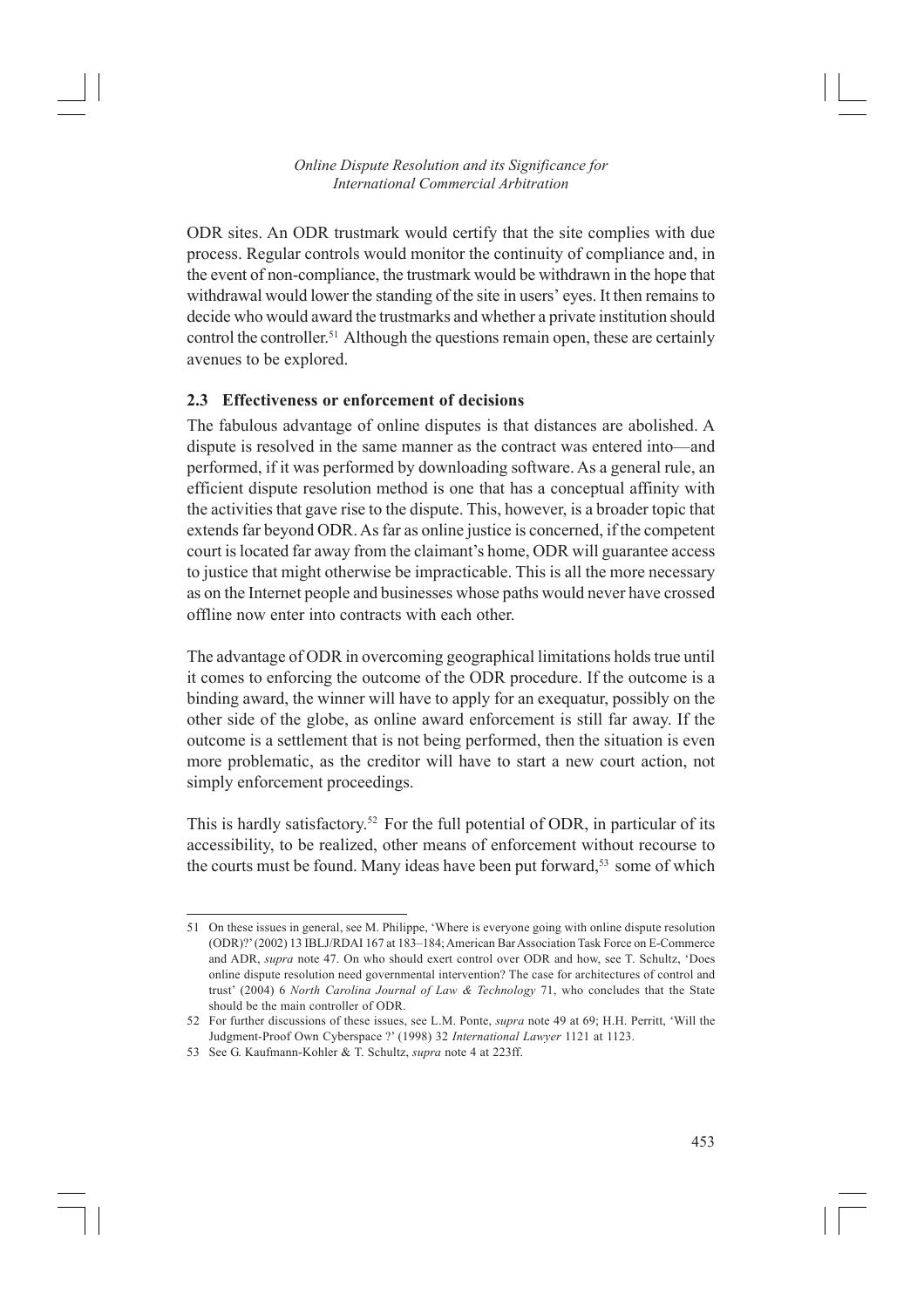have partly come to fruition. In essence, there are three methods of enforcing the outcome of ODR proceedings without going to court. The first is based on money, the second on technical control and the third on reputation:

- Methods of enforcement relying on money include financial guarantees, escrow accounts, insurance and charge-back agreements with credit card companies. An alternative might be for business suppliers joining an ODR site to set up a 'judgment fund' to cover the outcome of ODR proceedings
- In very specific situations, technical control may be used to make ODR decisions self-enforcing. The UDRP procedure for domain name disputes is a good example. Ten days after the decision by the panel of experts, the domain name is either cancelled or transferred to the winning party, depending on the panel's decision and provided the loser has not furnished evidence of having started a court action to challenge the decision. The decision is implemented by the registrar that registered the domain name and exercises technical control over the registration.<sup>54</sup>
- Reputation may provide leverage causing businesses to voluntarily comply with ODR decisions. Imagine a business site is granted a trustmark certifying that it complies with a certain code of conduct that provides for ODR and for compliance with the resulting decisions. Failure to comply would lead to the suspension or removal of the trustmark, which would damage the trustmark holder's reputation and—it is hoped—deter potential clients from using the site. To avoid losing business, the trustmark holder will therefore endeavour to comply with the ODR decisions.<sup>55</sup>

Such methods, often called self-enforcement or built-in enforcement, respond to a real need and deserve to be further developed.

# **3. What is the future of ODR?**

Although the initial euphoria has subsided, turnover on the Internet continues to increase. In 2004, the turnover in B2B electronic commerce amounted to six

<sup>54</sup> On the power bestowed by technical control, see E.G. Thornburg, 'Going Private: Technology, Due Process, and Internet Dispute Resolution' (2000) 34 *University of California Davis Law Review* 151 at 197.

<sup>55</sup> On trustmarks and regulation through trustmarks, see S. Louveaux, A. Salaün, & Y. Poullet, 'Protection in Cyberspace, Some Recommendations' (1999) 1 *Info* 521 at 532–34. On the use of trustmarks by ODR providers, see A. Cruquenaire & F. de Patoul, *supra* note 49 at §§ 40–41; B. Yunis, 'Rechtsfragen der Online-Mediation' in O. Märker & M. Trénel, *Online-Mediation. Neue Medien in der Konfliktvermittlung – Mit Beispielen aus Politik und Wirtschaft* (Berlin: Sigma, 2003) 201 at 219–20; American Bar Association Task Force on E-Commerce and ADR, *supra* note 47 at 38.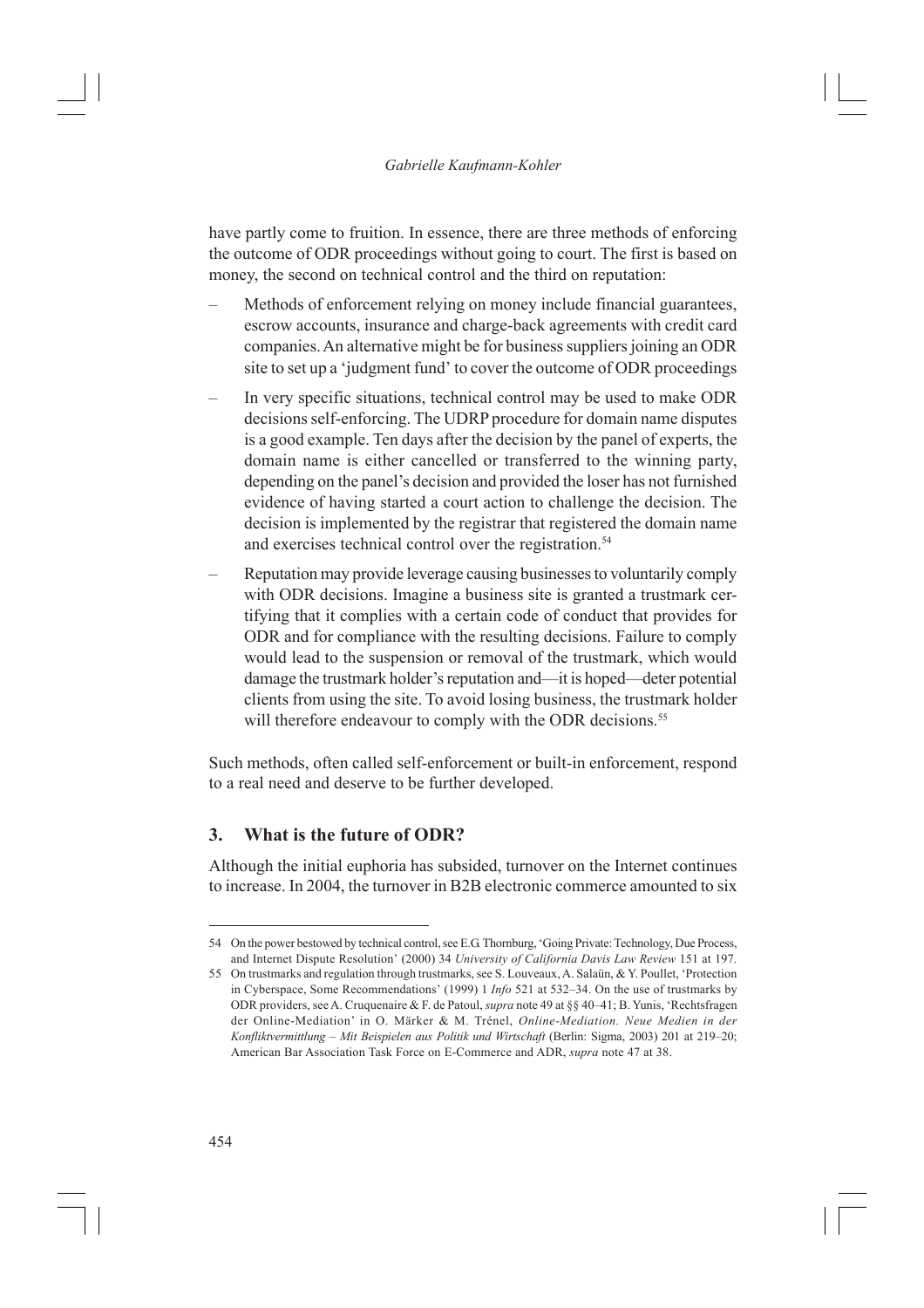trillion dollars worldwide<sup>56</sup> and for B2C transactions to forty billion euros in Europe. It is estimated that in 2009 online retailing may amount to 8 per cent of all sales, for a total of one hundred and sixty seven billion euros in Europe.<sup>57</sup>

These figures mean that the number of disputes arising out of electronic commerce will necessarily increase in the coming years. They also show that the Internet is part of our daily lives. Taking these two observations together, there is no doubt that ODR has a growing role to play. This role will depend on the type of dispute and the method of dispute resolution.

Disputes arising out of large international commercial transactions, which constitute the major part of the traditional arbitration caseload, are unlikely to be referred to ODR. These disputes will progressively assimilate IT techniques as a means of improving the management of the arbitration, but will never be entirely online. The amounts at stake will not act as an incentive to replace live hearings with e-mails and chat rooms.

By contrast, small and medium-sized disputes, including B2B disputes, can very effectively be resolved by way of ODR. There is no reason to restrict ODR to contracts entered into electronically and no reason to limit ODR to disputes submitted to private justice. Some courts already accept online filing and some plan to allow proceedings to be conducted exclusively online.<sup>58</sup>

It is likely that non-binding methods of dispute resolution will continue to be prevalent in ODR—a reflection of what the French legal philosopher Mireille Delmas-Marty calls 'véritable triomphe du mou, du flou, du doux' (blandly, 'the true victory of soft law').<sup>59</sup> This is a general trend in contemporary law and one of the explanations for the success of ADR, which is certainly a reaction to the inefficiencies of traditional justice, classical arbitration included. But it

<sup>56</sup> Gartner Groupe, 'Worldwide B2B eCommerce Market, 2000 – 2004', summary available at <www.epaynews.com/statistics/transactions.html#25>.

<sup>57</sup> Forrester Research, 'Europe's eCommerce: The Next Five Years Forecast: Europe's Online Retail Sales, 2004 To 2009', March 2004.

<sup>58</sup> e.g. the cybercourt of the State of Michigan; see L.M. Ponte, 'The Michigan Cyber Court: A Bold Experiment in the Development of the First Public Virtual Courthouse' (2002) 4 *North Carolina Journal of Law & Technology* 51 at 58–67; L.M. Ponte & Th.D. Cavenagh, *Cyberjustice: Online Dispute Resolution (ODR) for E-Commerce* (New Jersey: Prentice Hall, 2004) at 110–11. For latest news, see <www.michigancybercourt.net>.

<sup>59</sup> On this line of thought, see M. Delmas-Marty, *Le flou du droit. Du code pénal aux droits de l'homme* (Paris: PUF, 2004).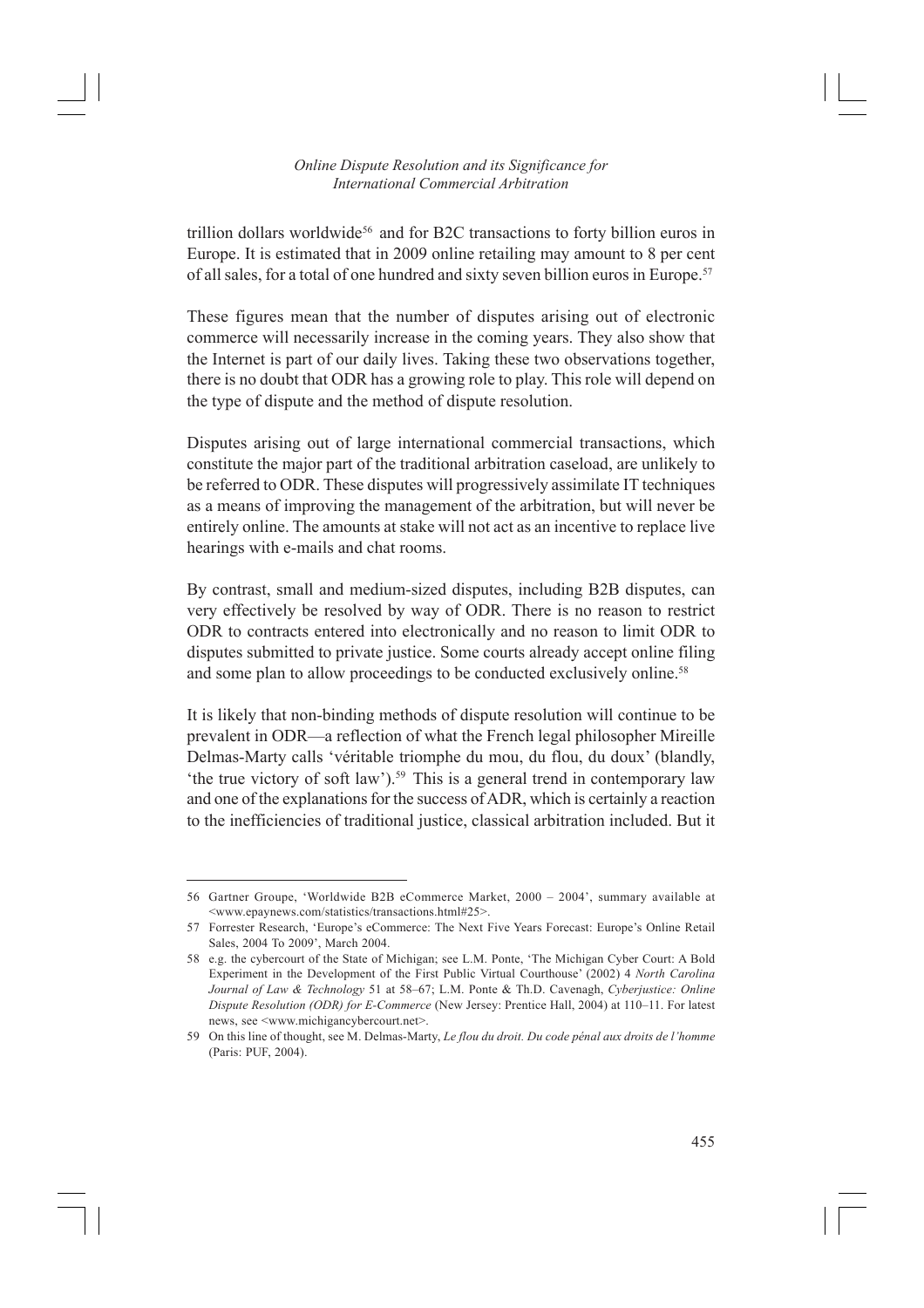is at the same time also a reflection of a change in the function of the judge or of any adjudicator, who is increasingly called upon to assess, counsel, conciliate and not only to make decisions.<sup>60</sup>

Does that mean that arbitration—true arbitration—has no future on the Internet? The answer is surely no: for small and medium enterprises, especially when they are far apart or depend on quick decisions, binding online arbitration may present major advantages.

<sup>60</sup> On these shifts, see e.g. F. Ost, 'Jupiter, Hercule, Hermès : trois modèles du juge' in P. Bouretz, ed., *La force du droit* (Paris: Esprit, 1991) 241 ; idem, 'Le rôle du juge. Vers de nouvelles loyautés' in *Le rôle du juge dans la cité* (Brussels: Bruylant, 2002) 15.